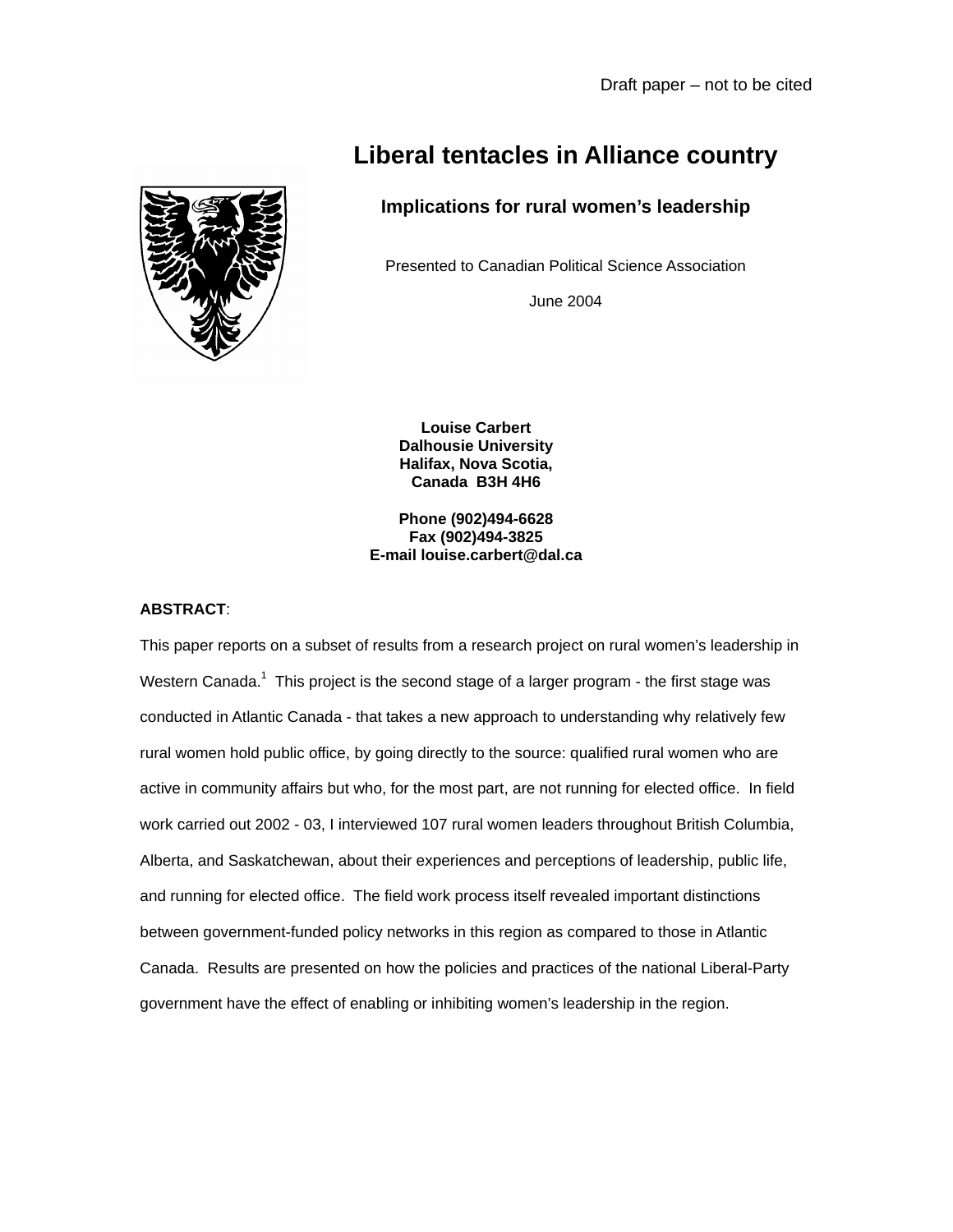## *1. Introduction*

In their 1998 analysis of women's election to provincial legislatures, Richard Matland and Donley Studlar attributed a key role to rural ridings in holding back the overall rates of women's election in Canada. A series of court rulings has upheld the principle of "effective, not necessarily equal representation," and has thus entrenched the practice of over-representation of rural voters. So long as this practise continues, the political dynamics of rural Canada will continue to exercise disproportionate influence over electoral outcomes. In Canada, as elsewhere in the world, rural areas are distinguished by electing proportionally fewer women to public office than urban centres. Understanding the reasons for this distinction thus becomes central to the study of women's representation in Canada; rural Canada will have to play a key role in any significant future overall gains in women's election to public office.

For over a century, rural women have honed their leadership skills in voluntary women's organizations, and more recently they have become prominent in high-profile public-sector occupations, small-business groups, and agricultural organizations. There is a pool of qualified, talented rural women, but they are not finding their way to public office in the same proportion as urban women. Why not? This question comes under the spotlight just as recent provincial and national elections have brought the realization that the overall proportion of women elected in Canada has stalled near 20%, after twenty-five years of increases.

My current research program goes to qualified rural women and asks them that very question. It gathers together and interviews rural community leaders about their experiences and perceptions of leadership, public life, and running for elected office. These are the women who would form the pool of potential candidates, but most of whom, for a variety of reasons, are not running and not winning. The first stage of this research program investigated rural women's leadership in Atlantic Canada, by employing a focus-group format to interview 126 rural women community leaders in the four Atlantic provinces. One of the strongest common themes to emerge from the Atlantic study was participants' moral disapproval of, and aversion to, political life as they understood it in their local environment. Carbert (2003) presented results in which interviewees in all four Atlantic provinces expressed a distinct preference to remain above the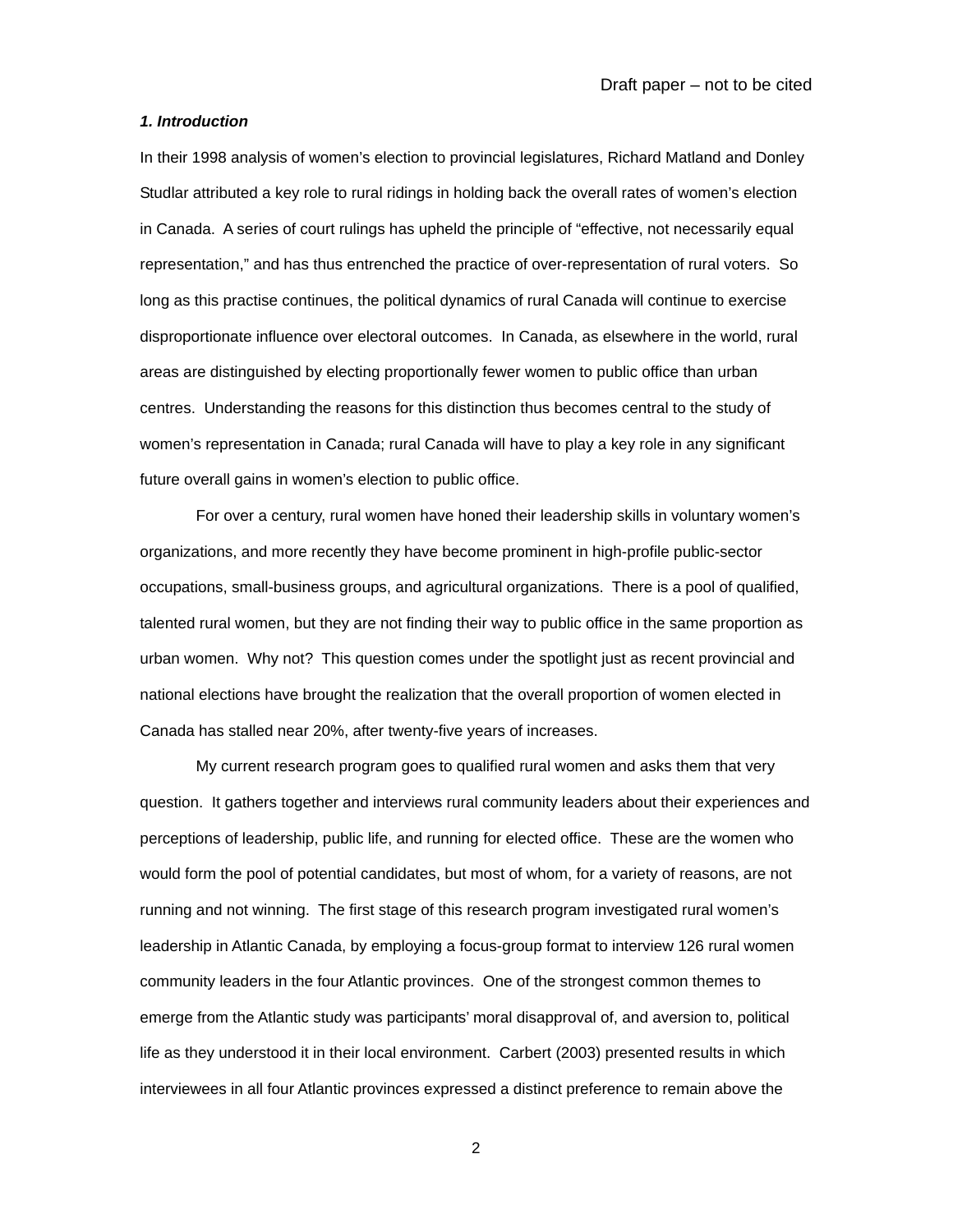political fray. They described deeply entrenched networks of patron-client relations that are played out in the administration of regional economic development programs, and identified deterrents to their own electoral ambitions therein. That article related those deterrents to structural features of rural Atlantic Canada, and considered future prospects for the election of more women in that region.

This paper presents new results from the second stage of this research program: a parallel study of rural women's leadership in western Canada. In 2002 - 2003, I organized and conducted a series of 19 in-person focus-group discussions in the provinces of Saskatchewan, Albertaand British Columbia, interviewing 107 rural women community leaders. $2$  In several important respects, the Atlantic and Western regions represent almost polar extremes within Canada. In terms of representation, the Atlantic provinces include the lowest rates of women's election overall, while the western provinces include some of the highest rates. Partisanship figures prominently in this regional landscape as well. Whereas the dominant Liberal Party of Canada has enjoyed widespread support in Atlantic Canada, the opposite holds true in the west, where the Alliance Party has held the bulk of seats, especially in rural areas.<sup>3</sup> Economically, the western provinces are more prosperous overall than the Atlantic provinces, and their populations less dependent on public-sector transfers. How do these profound differences play themselves out in rural women's perceptions of, and participation in electoral politics? Are there common "rural" characteristics that transcend regional and provincial distinctions, or do different characteristics altogether act as barriers to women's election in different rural areas?

One of the most surprising results to emerge from these discussions is the prominent role played by the national Liberal government in the leadership activities and ambitions of some of the most actively involved women among those interviewed. This impact seemed quite out of proportion to the standing of the Liberal Party in terms of membership and voting support in the region. This paper explores the implications for women's leadership from their own point of view. It begins by describing, in sections 2 and 3, the research process, in terms of how the meetings were arranged, and how they were conducted. Section 4 describes how the field-work process itself revealed important distinctions in the government-funded and government-facilitated policy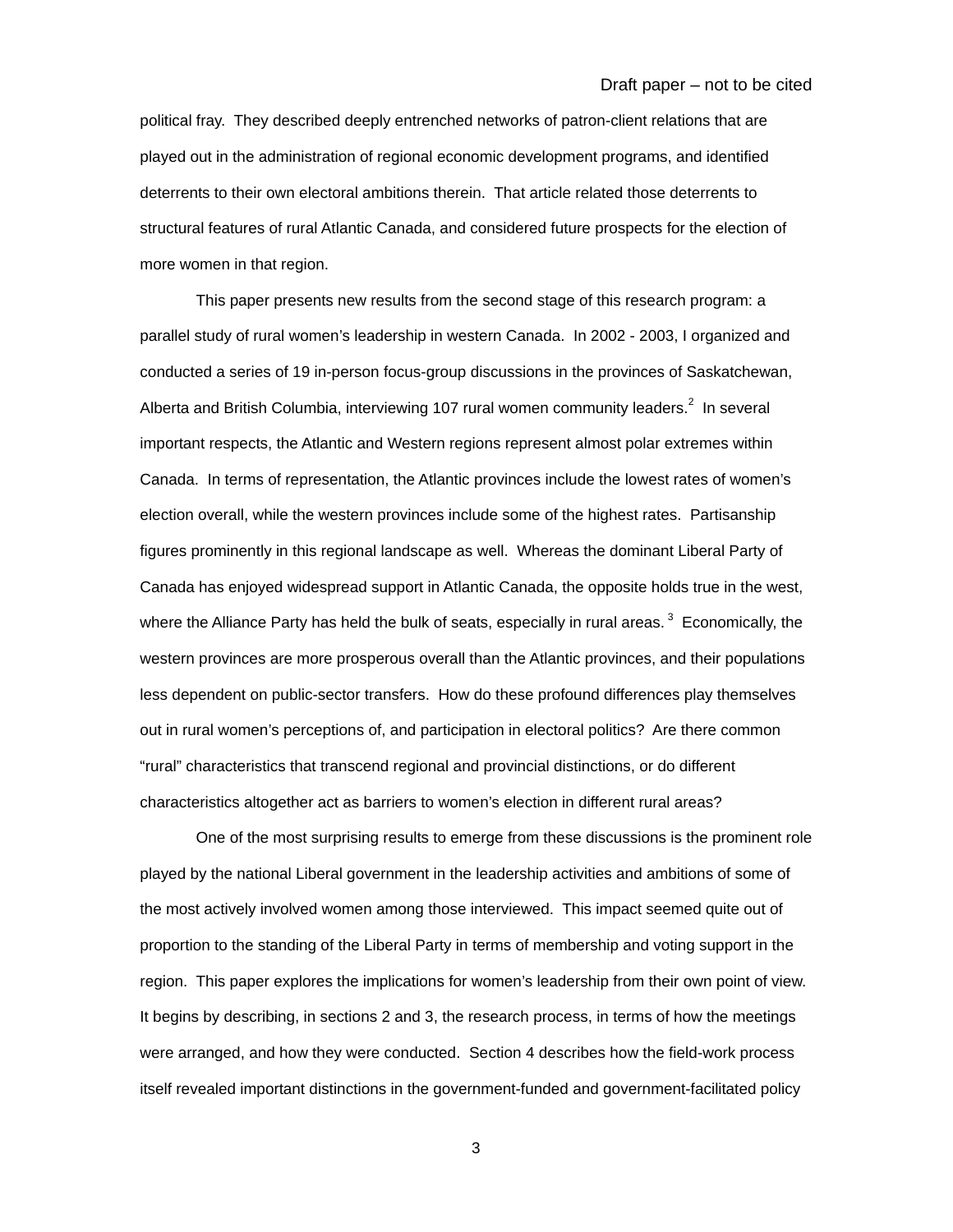networks, as compared to those in Atlantic Canada. Section 5 reviews the federal electoral standings in the region at the time of the interviews, highlighting the Alliance Party hegemony that continued after the 2000 General Election, to provide the political context in which the interviewees carried out their public activities. Section 6 presents interviewee comments describing various ways in which national Liberal government policies and practices affected their leadership activities and ambitions. Finally, the results are summarized and interpreted in section 7.

## *2. Arranging the interviews*

Focus-group interviews were conducted in selected rural areas across Saskatchewan, Alberta and British Columbia. $4$  The meetings were arranged with the assistance of major government and non-government organizations. In each case, I contacted an official at the main office of a selected organization, to whom I described my project. After sorting out the parameters of my project, this official would refer me to local contact people who might be in a position to facilitate a meeting. A meeting was arranged when one of these contacts agreed to facilitate by doing two things: inviting six to eight women who, in their opinion, had demonstrated leadership experience and capacity; and selecting a venue. Meetings were particularly productive when they involved groups of friends and associates, who had already established some degree of intimacy and trust. An example in which such trust played an indispensable role was a frank discussion involving several participants re-hashing the term in municipal council served by one of them, and analysing why it had been so unsuccessful.

In an attempt to access the diversity of political life in these provinces, I tried to work with as many distinct types of organizations as possible, in an ethnographic approach intended to capture the unity of a single political / economic scene, spanning the municipal to the national levels of government and their interaction with public and private enterprises, with a range of diverse actors participating in the discussion. Both the Canadian Alliance Party and the Liberal Party of Canada helped me to get in touch with appropriate contacts. The summers of 2002 and 2003 caught both of these national parties at a time of transition. The Alliance Party had elected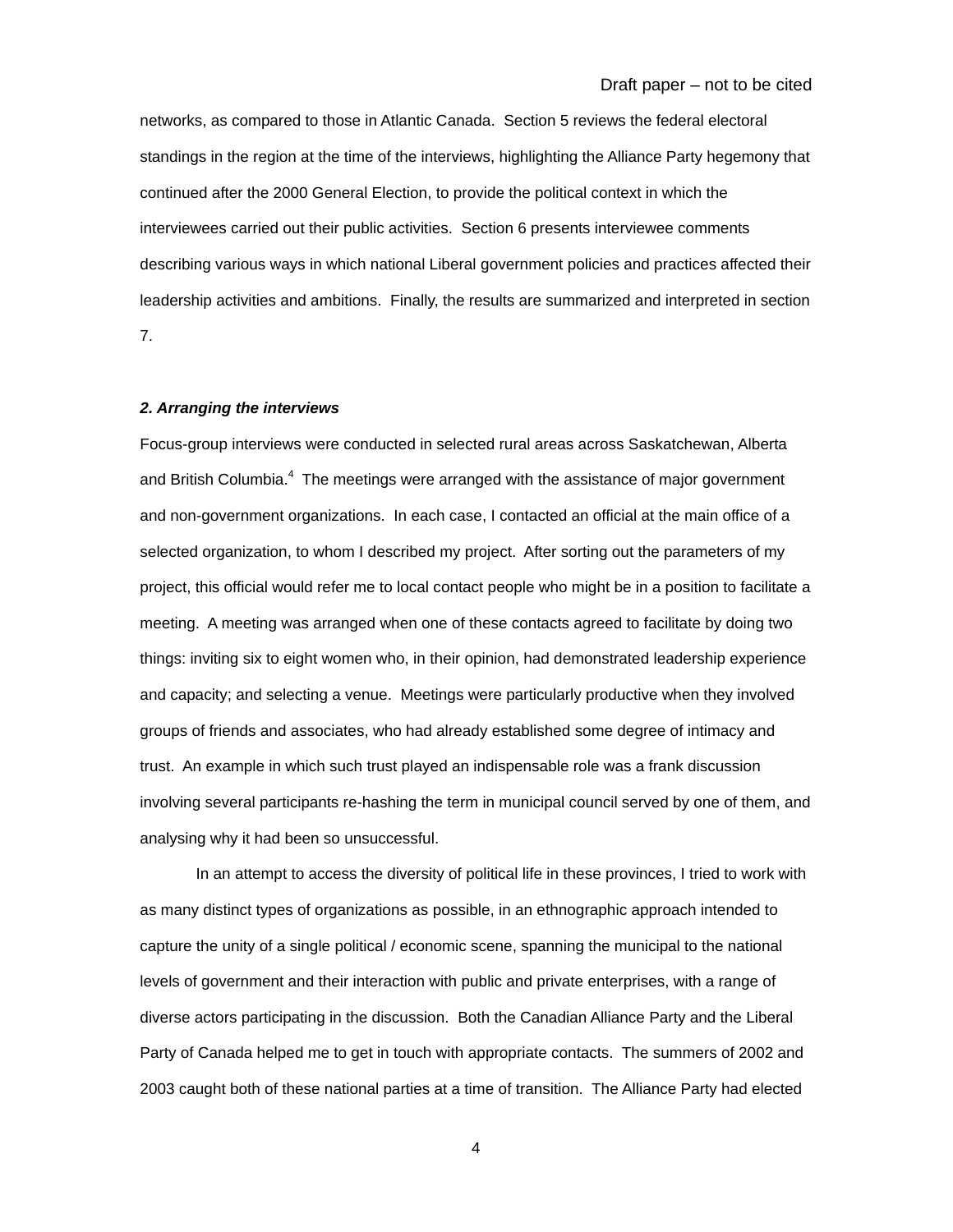a new leader Stephen Harper earlier in the spring who sought to unify the party, after a divisive leadership battle that saw the defeat of Stockwell Day and the expulsion and subsequent reinstatement of dissident caucus members. The western grassroots of the Liberal Party were engaged in a divisive effort to promote the leadership of former Finance Minister Paul Martin, in an effort to depose incumbent Prime Minister Chrétien. Nonetheless, both parties graciously assisted me. The Canadian Alliance Party arranged for me to hold four focus-group discussions facilitated by women active in their riding associations. The Liberal Party helped me to arrange two focus-group discussions that included former Liberal candidates. In Saskatchewan, three focus-group meeting was arranged through the governing provincial New Democratic Party. A few one-on-one meetings occurred with individual party activists.

I also worked with a number of other government and non-government organizations to build up a network of contacts regarding women's leadership. The resulting sequences of communications ultimately led to the convening of meetings, but it became impossible to identify each meeting as emerging from one facilitating source. One useful contact was the Rural Secretariat, the rubric under which the Government of Canada situates its programs relating to rural development. This is a recent initiative designed to foster horizontal linkages in the policymaking process to deal with the overall impact of policies that are designed and implemented on a sectoral basis in the line departments of Agriculture and Agri-Food Canada, Indian and Northern Affairs, Industry Canada, and Natural Resources.<sup>[5](#page-27-4)</sup> In contrast to the line departments which are principally concerned with the production of goods and services on a sectoral basis, the Rural Secretariat is directed to the quality of rural life through such initiatives as the "Rural Lens" to assess policy, and ongoing efforts to develop a "Rural Partnership" between policymakers and the rural population. The Rural Secretariat referred me to several women working in community-economic development. Status of Women Canada had fewer links to rural areas, but the Vancouver office and the Edmonton office were able to direct me to particular individuals who initiated fruitful communications.

Among the non-government organizations that I contacted were two that work on the issue of women's election to public office: the Canadian Women's Voters Congress, based in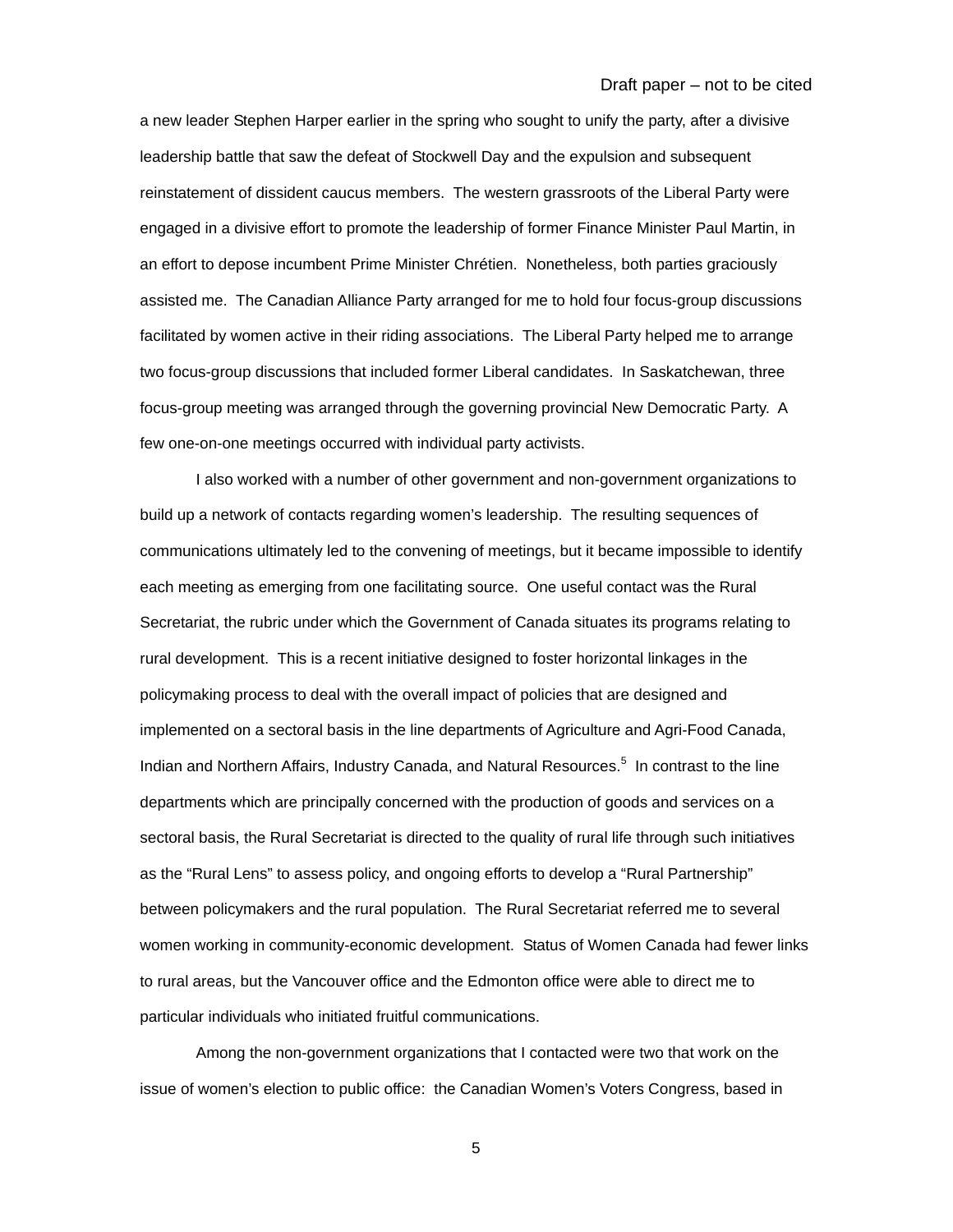Vancouver, and Winning Women Coalition, based in Calgary. Of the two organizations, the Canadian Women's Voters Congress is the more institutionalised and runs an ongoing series of Campaign Schools. But, at that time, it did not have contacts with women beyond the suburban fringe of the greater Vancouver area. Partly because Calgary is a smaller urban centre (with less than a million population), the Winning Women Coalition was able to put me in touch with women outside the city.

#### *3. Focus-group method*

Some description of the focus-group method is in order. On arrival at the designated location, respondents sat down at a board-room table to a "place-setting" of documents to look over while waiting to begin. The place-setting consisted of an introductory letter, a consent form to be signed, an exercise card showing photographs of stereotypical gender images, a card of standard reasons stating why women might not choose to run for public office, and a card showing the historical progression in the proportion of women elected to national and provincial legislatures across Canada. The meeting was videotaped for later transcription to written text. Each focus-group discussion followed the same general format, but the content varied greatly from one group to another, according to the personal background of participants and the dynamics among them. In some cases, comments from earlier groups were turned back (anonymously) on subsequent groups for comment and criticism.

The focus-group format used here is particularly suitable when dealing with sophisticated and engaged respondents speaking directly about their own circumstances. Utilizing this technique allowed valuable insights to emerge that were not anticipated by the investigator, including those reported here. The interviewees proved to be exceptionally articulate and enthusiastic about the topic. On the whole, they were elite enough to be familiar with the details of local political life, yet most did not occupy such high positions of responsibility that they felt obliged to be reticent or unduly discreet. Over 40 hours of testimony from the focus-group discussions and individual interviews constitutes a rich source of information about rural women's leadership in the region. The quotes provided in subsequent sections of this paper compose a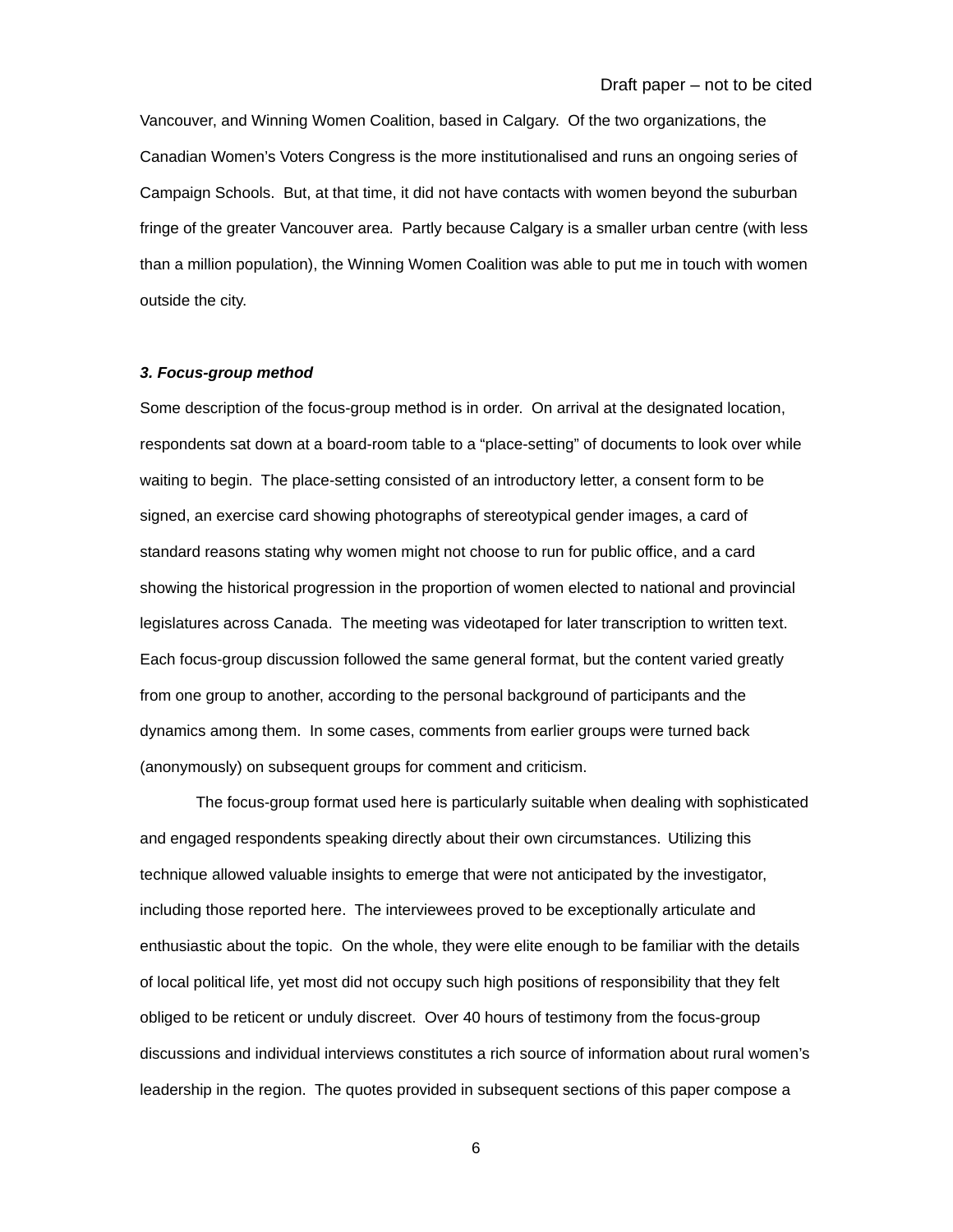small fraction of the data collected. They were selected on the bases of being relevant to the topic at hand, representative of the discussion from which they were extracted and of other similar discussions in other groups, while at the same time being articulate, concise, and selfcontained. Great care was taken in this selection process, in an attempt to give the reader a clear sense of the discussions within the constraints of a scholarly format, while preserving the integrity of the discussions. In general, preference was given to the more sophisticated discussions in which participants were speaking on the basis of first-hand experience, than was given to comments that seemed to repeat general opinions which might have been expressed by anyone in the general population.

Participants in focus-groups typically discuss what they have in common, as opposed to each person's unique experience or point of view (Fern 2001, 114-15, 128). This basic tendency in human nature makes focus groups less useful for research projects which seek to know individual motives and autonomous decision-making processes. But this project was about what people had in common: "Focus groups can benefit from group interaction and the resultant social pressures from other group members any time the phenomenon under study is 'collective' in nature" (Fern 2001, 128). Civic engagement and political recruitment is a "collective" phenomenon. Fundamentally, the unit of analysis here is the local political system, and the focus-group participants were speaking about their experience of the system. To that extent, the tendency of participants in focus-groups to concentrate on shared information improves the quality of the results. What knowledge they share in common about the local political system is probably more reliable, accurate, and perhaps even more generalizable, than each person's individual opinion of how the system operates. In homogeneous and cohesive groups, such as those convened in this project, participants are typically more comfortable in disagreeing with each other, and moving the discussion past the repetition of platitudes, thus overcoming the bias of social desirability.

## *4. Rural Policy Communities – contrast with Atlantic Canada*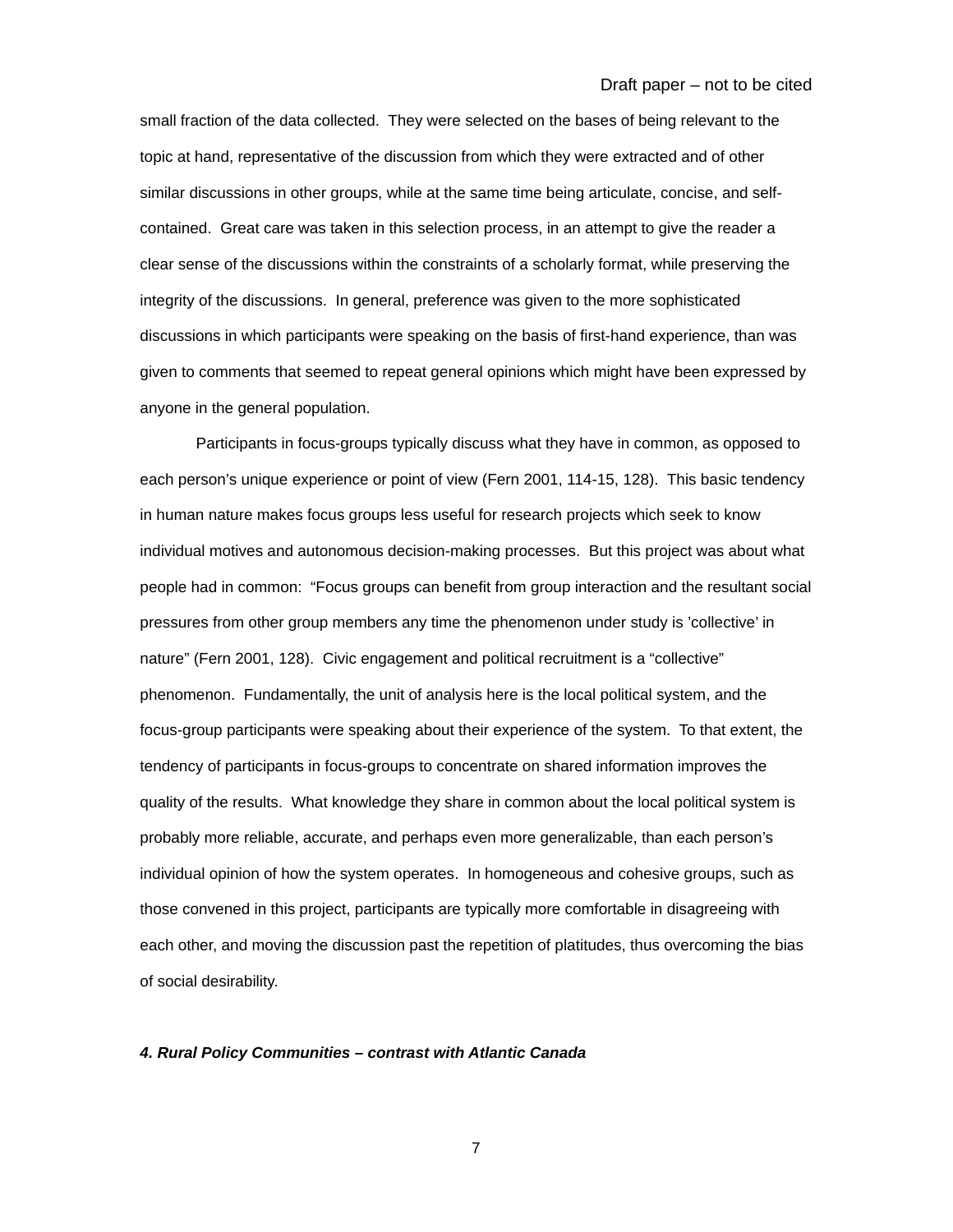The first set of observations arises from the process of doing research in the field, which I initiated by contacting a variety of government offices in Alberta, British Columbia, and Saskatchewan that are formally equivalent or analogous to those that I contacted in my earlier project in Atlantic Canada. Among the offices that I approached, a pattern emerged of a relatively urban-based policy community with less extensive reach into rural communities than in Atlantic Canada. From the point of view of carrying out the field work, my entry into the field was more difficult, with more telephone calls required to arrange a given number of focus groups in Alberta, BC, or Saskatchewan.<sup>[6](#page-27-5)</sup>

Consider Status of Women Canada (SWC) as an example. The SWC field officer for Nova Scotia, whose unstaffed office is in Halifax, is responsible for overseeing and supporting the development projects funded in part or in whole by SWC in the province. Many of these projects are based outside Halifax, scattered throughout the province, and so she spends most of her time on the road travelling to visit the projects. As a result of this intensive interaction with many rural communities, she had direct and up-to-date contact with many of the women that I interviewed, even those that were recruited through independent channels. In comparison with the Nova Scotia case, although the SWC offices in Saskatchewan (based in Saskatoon), Alberta (Edmonton) and British Columbia (Vancouver) are larger (e.g. employing support staff), their field officers seemed to have fewer and less up-to-date contacts with rural women's organizations in their province. Furthermore, when I ultimately conducted interviews in rural areas arranged through independent channels, I found little if any overlap with SWC activities.

In carrying out my field work in Western Canada, it was striking that few of the rural women leaders working on development issues in different communities in the same part of the province worked with each other, or knew each other, or even knew "of" each other. This situation was very different from that in Atlantic Canada, where the research process became integrated into a cohesive network of personal and professional ties among people working on women and rural development broadly defined. Based on my experience, it appears that there is less of a cohesive network of women and development organizations in Western Canada as there is in Atlantic Canada.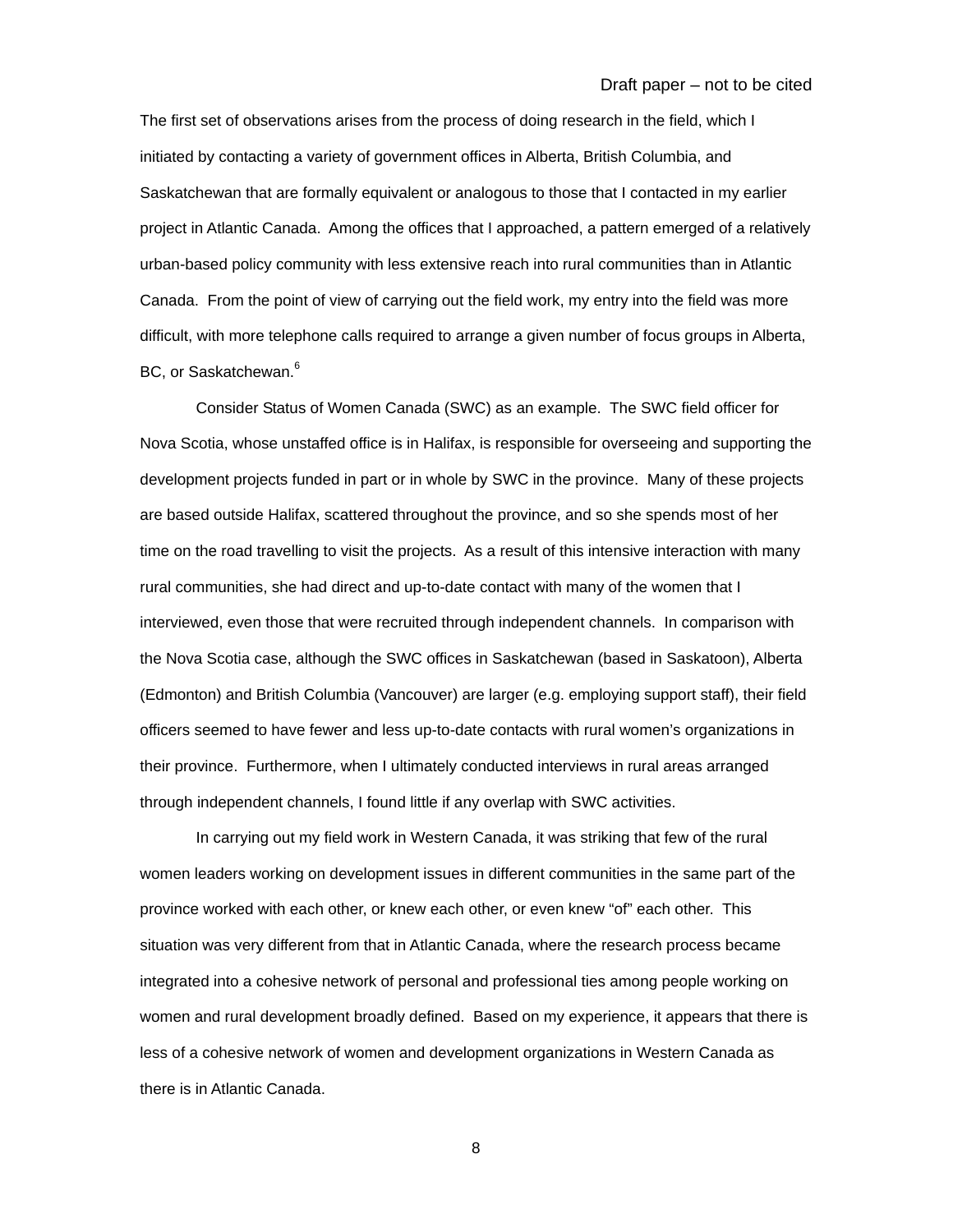We could most obviously relate this distinction to geographic scale and demographic characteristics. The West is much bigger in almost every regard than the Atlantic provinces. In terms of population alone, only the province of Nova Scotia approaches one million people, and the other Atlantic provinces are well below that number. The major urban centres of Calgary, Edmonton, and Vancouver are each on the scale of entire provinces in the Atlantic region. As well as being more populous and more urbanized, the West is geographically larger as well, with some areas where field work was done being more than a six-hour drive from a major city. In the East, the only locale that is isolated to the same extent is the western coast of Newfoundland. It makes sense, in a province with relatively fewer rural people spread over a larger area, that SWC activities would be more urban-oriented, and that it would be less practical or efficient for a single field worker to cover all of the rural areas.

But in this age of instant communication, geographical separation is scarcely a major impediment. The relative independence of organizations in Western Canada suggests the absence of a cohesive force, and the level of government involvement (beyond the provision of funds) is a key factor. Distinctions in the level of involvement were immediately evident in the venue and timing of the focus groups. In Atlantic Canada, 7 out of 14 focus-group meetings were held in government boardrooms during office hours. Professionally employed women attended these meetings on rural women's leadership as part of their work responsibilities, and the facilitator organizing the event was entitled to use a government (or government funded) boardroom for this purpose. In Western Canada, only 1 out of 19 focus groups fit this profile.

In Atlantic Canada, it became misleading to distinguish between discrete government and non-government organizations. A pattern emerged of key individuals who wear a number of hats in multiple organizations as they moved seamlessly from one funding opportunity to another. For example, the Women's CED-Network in Nova Scotia, which is funded by Industry Canada, is closely integrated with government and other government funded organizations. Some of its board members and field workers are also government employees, and some work with Coastal Communities Network or Women for Economic Equality. The Women's Enterprise Initiative in western Canada is also funded by Industry Canada, and appears to have a similar mandate and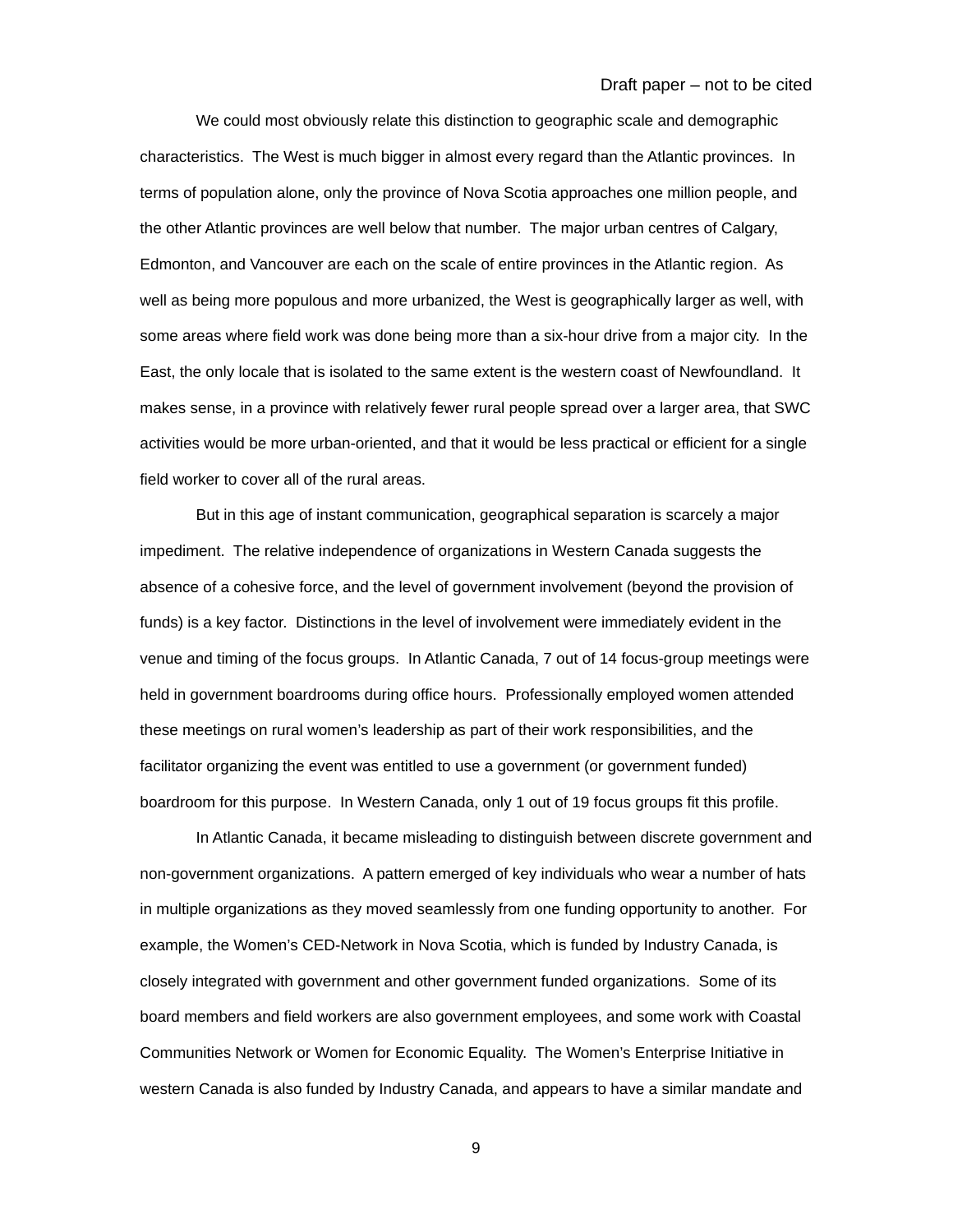client base as listed on its websites and annual reports. But the two are far from equivalent in practice. WEI is a Chamber of Commerce initiative, and does not appear to maintain close ties with government (beyond its financial contribution) or other government-funded organizations. We will see that this pattern is in keeping with the comments of the interviewees in Western Canada, who described a "hands-off" approach by local government offices and elected representatives toward the activities of development organizations that receive government funding, and interpreted this approach in terms of the partisan structure and ideological principles that prevail in that region.

# *5. Alliance country following the 2000 election*

A brief review of partisan structure at the national level in western Canada provides context for the comments of interviewees. Historically the Liberal Party of Canada has attracted weak electoral support in the west, while often dominating in the rest of the country. The most recent national election in 2000 was no exception, as Liberal Party won a landslide victory nation-wide, even though it was trounced in the west by the Canadian Alliance Party (formerly the Reform Party). The Table below displays the distribution of votes by party and the voter turnout in the fifteen federal electoral districts where interviews were conducted, along with selected highly urban ridings for comparison.

| Table 1: Distribution of votes by party in selected electoral districts<br>(as % of votes cast in the $37^{\text{th}}$ general election, 2000) |                 |         |                     |                 |             |  |  |  |
|------------------------------------------------------------------------------------------------------------------------------------------------|-----------------|---------|---------------------|-----------------|-------------|--|--|--|
| <b>Electoral district</b>                                                                                                                      | <b>Canadian</b> | Liberal | Progressive         | <b>New</b>      | Voter       |  |  |  |
|                                                                                                                                                | <b>Alliance</b> |         | <b>Conservative</b> | <b>Democrat</b> | turnout (%) |  |  |  |
| Crowfoot                                                                                                                                       | 70.6            | 6.2     | 14.2                | 3.0             | 66.2        |  |  |  |
| <b>Wild Rose</b>                                                                                                                               | 70.4            | 11.1    | 12.9                | 4.1             | 62.5        |  |  |  |
| Macleod                                                                                                                                        | 70.0            | 9.4     | 13.8                | 6.7             | 62.8        |  |  |  |
| Yellowhead                                                                                                                                     | 66.1            | 15.6    | 12.7                | 4.7             | 60.4        |  |  |  |
| Peace River                                                                                                                                    | 65.6            | 15.5    | 12.0                | 7.0             | 55.1        |  |  |  |
| Prince George - Peace River                                                                                                                    | 69.7            | 15.5    | 6.1                 | 4.7             | 56.7        |  |  |  |
| Vancouver Island North                                                                                                                         | 51.3            | 24.8    | 6.2                 | 11.7            | 64.8        |  |  |  |
| Cariboo - Chilcotin                                                                                                                            | 59.6            | 20.3    | 8.8                 | 9.0             | 60.5        |  |  |  |
| Prince George - Bulkley Valley                                                                                                                 | 58.3            | 23.4    | 7.0                 | 5.8             | 59.3        |  |  |  |
| Kootenay - Boundary - Okanagan                                                                                                                 | 46.7            | 27.5    | 5.2                 | 10.0            | 64.9        |  |  |  |
| Skeena                                                                                                                                         | 42.7            | 29.1    | 3.2                 | 20.1            | 59.7        |  |  |  |
| Battlefords-Lloydminster                                                                                                                       | 60.2            | 17.4    | 5.0                 | 17.4            | 60.0        |  |  |  |
| Prince Albert                                                                                                                                  | 45.6            | 20.1    | 12.1                | 20.1            | 64.1        |  |  |  |
| Saskatoon-Rosetown-Biggar                                                                                                                      | 41.7            | 11.3    | 5.7                 | 41.4            | 55.6        |  |  |  |
| <b>Churchill River</b>                                                                                                                         | 32.6            | 41.8    | 3.2                 | 21.8            | 59.5        |  |  |  |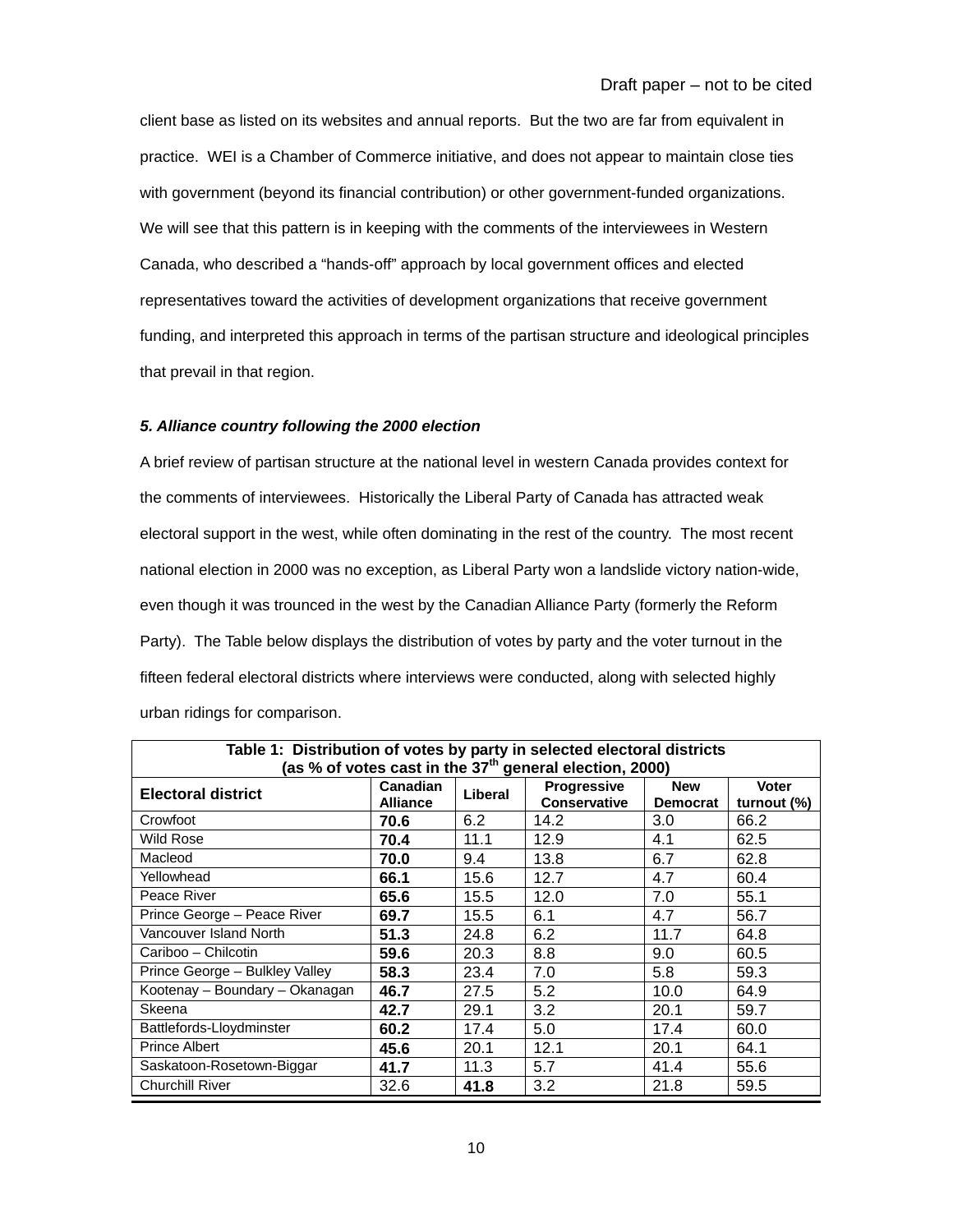| Edmonton Centre $-$<br>East | 42.4 | 34.2 | O.4       | -           | 53.4 |
|-----------------------------|------|------|-----------|-------------|------|
| Calgary Centre              | 38.5 | 9.8  | 46.0      | റ റ<br>2.0  | 56.8 |
| Vancouver Centre            | 26.1 | 42.3 | 11<br>1.8 | 10.<br>12.U | 60.5 |

The Alliance Party won in all but one of the ridings in which interviews were conducted. The exception is the northern district of Churchill River, Saskatchewan. Most of the election races were not close. In ten of the fifteen rural ridings shown above, the Canadian Alliance won not just a plurality, but an outright majority. And it wasn't far from winning a majority in Kootenay - Boundary – Okanagan in southern British Columbia with 46.7% of the vote, and in Prince Albert with 45.6%. The Canadian Alliance won a weaker, though still substantial, plurality in the northern district of Skeena, and barely carried the seat in Saskatoon-Rosetown-Biggar, which includes the eastern quadrant of the city of Saskatoon.

The relatively low voter turnout (far-right column in the Table above) is in keeping with other elections in recent years (and with the secular decline in voter turnout throughout the industrialized world), suggesting an absence of mobilizing issues in the west, and a complacency with the dominant regional party. The lowest three rows of the Table above show that the Alliance Party did not fare as well in the three highly "urban" electoral districts listed. In Edmonton Centre - East, it won with a modest (8%) plurality. In Calgary Centre, the Alliance candidate lost to Joe Clark, the Leader of the Progressive Conservative Party of Canada by a modest (8.5%) plurality. And in Vancouver Centre, the incumbent Liberal candidate took the seat by a substantial (16.2%) margin. Clearly the Alliance Party enjoys widespread electoral success throughout the three provinces, with especially high support in the rural areas. Based on its polling numbers, Compas Inc. coined the phrase "Fortress Pacifica" to describe the Alliance's bastion of support in the West (2000).

In addition to a rural / urban division on partisanship, there was a robust gender gap by which more men than women supported the Canadian Alliance. During the 2000 election campaign, Compas Inc reported that the Alliance party had support from 32% of males compared to 21% of females. They also found that the gender gap crossed all age groups, as successively older cohorts, both male and female, expressed greater support for Alliance. The gender gap held even within "Fortress Pacifica." In B.C., the Alliance secured 51% of the male vote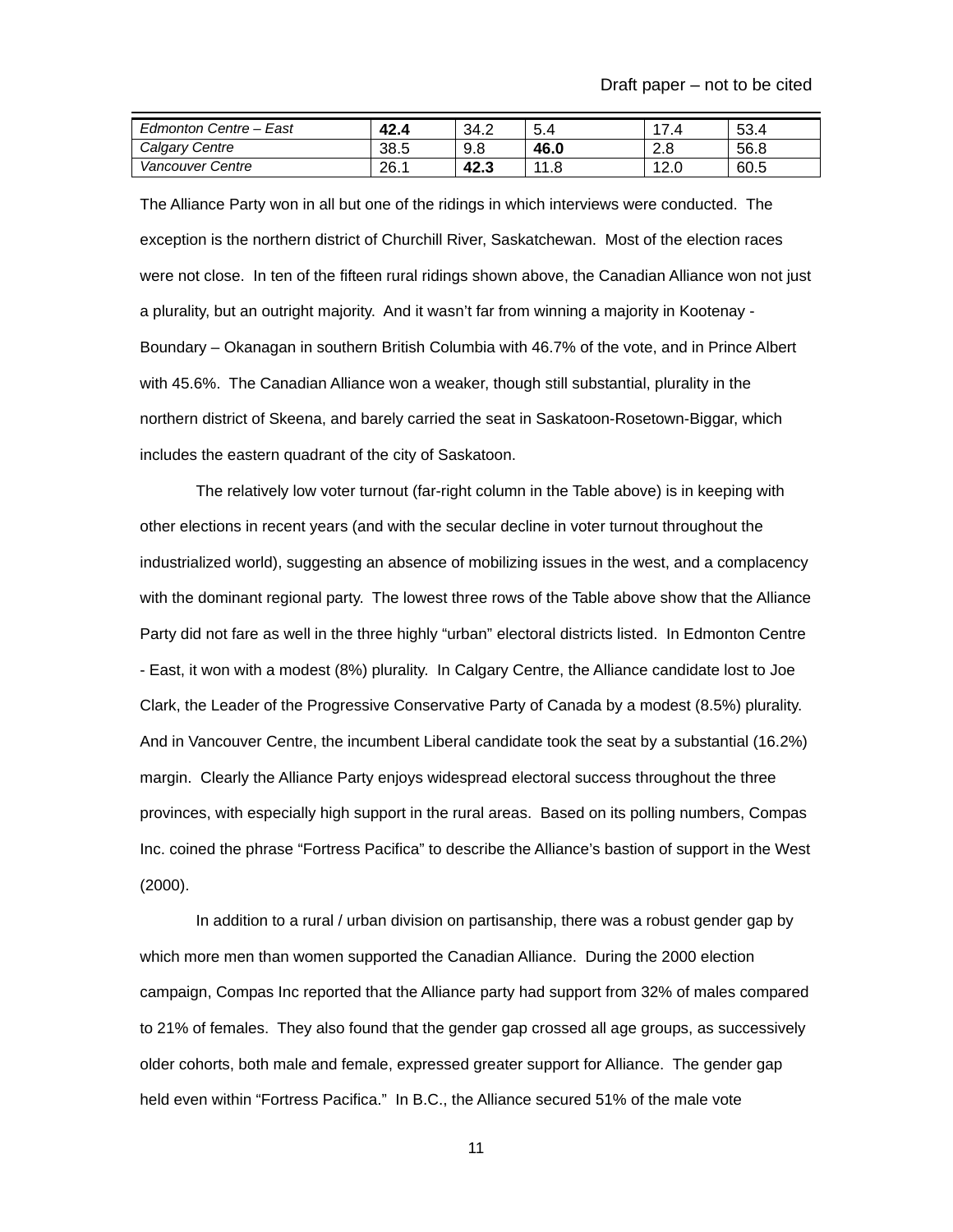compared to 36% of the female vote. The corresponding figures for Alberta were 66% and 54% (Compas Inc. 2000 14). Furthermore, the Alliance Party had potential to draw on new male voters as a plausible second choice, but not among women who were more likely to "not ever" vote Alliance. The pollsters thus wondered if there was any self-interested reason for the Alliance Party to address the gender gap as an electoral strategy. Looking at the numbers in 2000, the Alliance would have lost more (male support) than it might have gained by trying to appeal to women.

In most respects, the 2000 election merely consolidated electoral patterns in western Canada that had been established in earlier elections. Considering just how entrenched some of these Alliance members were in their local bastions, the election itself was probably one of the least interesting (and least likely to have an impact) events. The interviews go beyond electoral outcomes to try to understand important aspects of public life in the district as they play out within this entrenched partisan electoral structure. In the following section, participants describe their perceptions of women's leadership in the context of the ongoing interface between the elected Member of Parliament, local Liberal-Party activists, and the Government of Canada.

# *6. Liberal Party tentacles*

One surprising observation from this study is that despite the Liberal Party's poor electoral showing in western Canada, the Liberal government appears to play a significant role in enabling women's leadership capacity in that region, albeit in an indirect manner that circumvents the electoral institutions in general, and the local elected representative in particular. This impact seems to play out most effectively through the administration of national programs in three closely related policy areas: labour-force development, post-secondary education, and economic development.

As an illustration of this conjunction, consider a meeting that was held in the classroom of a private-sector firm whose business involves operating courses and counselling in labour-force development. The participants included the ownership and staff of this business, among other local women leaders. The primary "client" for this business is Human Resources Development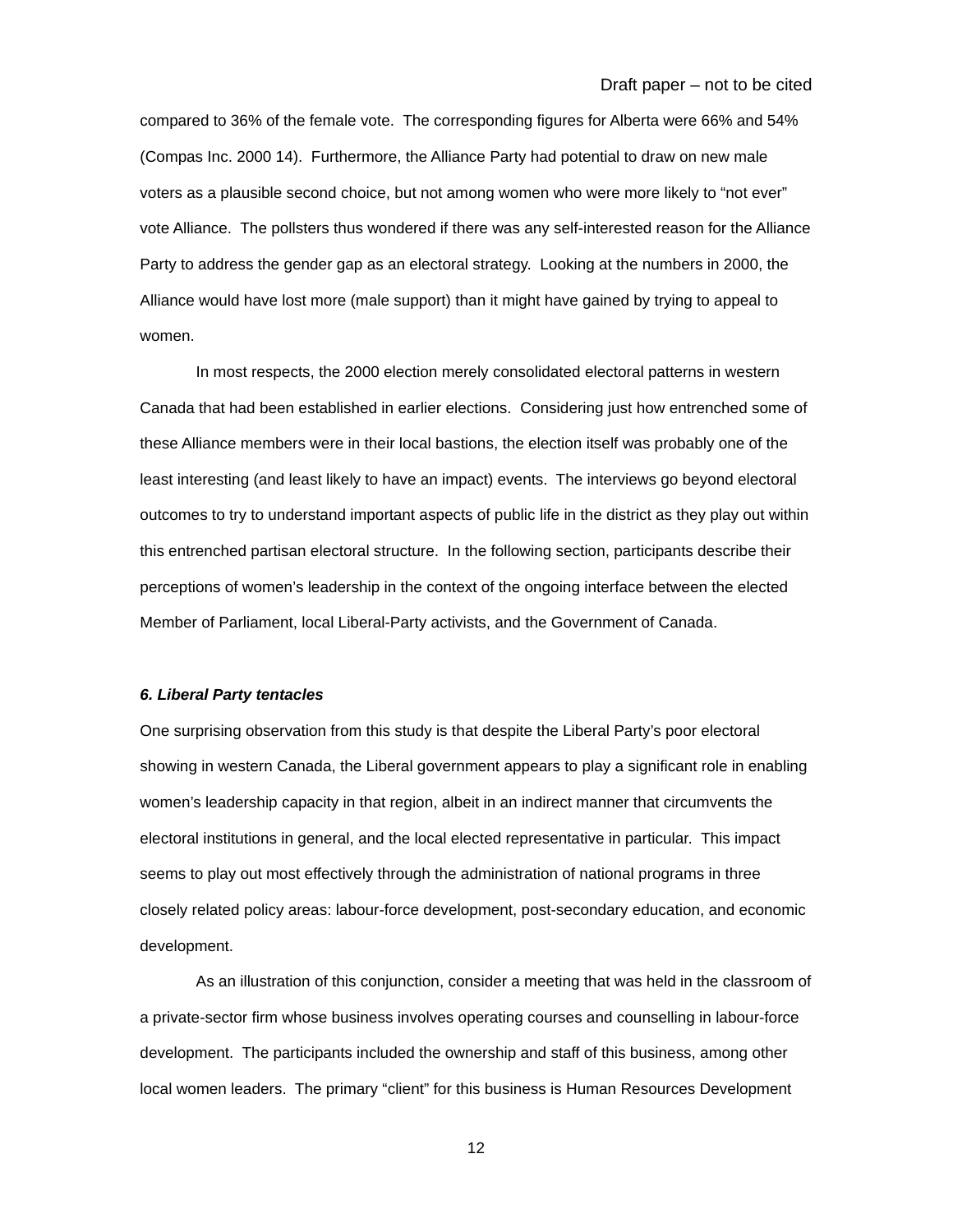Canada (HRDC), a federal government department. HRDC purchases classroom spots and counselling for individuals who meet the designated eligibility requirements for job training under Employment Insurance regulations. This firm works closely with post-secondary community colleges in coordinating eligibility requirements, enrolments, and job placement in an overall effort to support the identified goals of the community for its economic development. The interviews revealed that the women who own and work at this firm occupy significant leadership roles in the community, in part through their professional activities. One participant had sat on the economicdevelopment board for six years. Another had toured the region for several years conducting motivational and instructional forums for economic development. It is worth noting that these women looked the part as well; in terms of grooming and fashion, they would not be out of place among professional woman seen in downtown Vancouver or Calgary. Grooming may be a superficial indicator of leadership, but it often says something about one's own perception of prestige and status within the community.

One might have expected that these women, who administer substantial sums of federal government program funds, would have extensive dealings with the elected Member of Parliament (MP) in their riding. However, this is not the case with the current Member:

**Speaker 1.** We have extended many invitations for federal programs that we run, for [the MP] to come and look at what we do here to help employment and see the other great things we do, and he won't come. And he won't support what we are doing here, and he's basically said that. **Speaker 2.** Everything used to go across [the previous MP's] desk, all the proposals from the area for federal funding etc. He used to have a look at it, ask questions, give feedback, give MP input. We heard that when [the Alliance MP] came in … that he just said "No, I don't want to see it."

These comments show that the relationship between the federal government and these women leaders bypasses the MP's office, and that the MP colludes in this circumvention.

Such deliberate self-marginalization might seem to be a dubious strategy for an elected Member of Parliament, but this excerpt is not an isolated instance; similar comments arose at other groups as well, with regard to other MPs. In fact, such shunning of government programs may reasonably be related to Alliance Party principles. The Reform Party invented the term "Billion Dollar Boondoggle" in regard to a series of scandals in 1999 arising from a management audit of HRDC, and that Department has been anathema to the Party ever since. Indeed,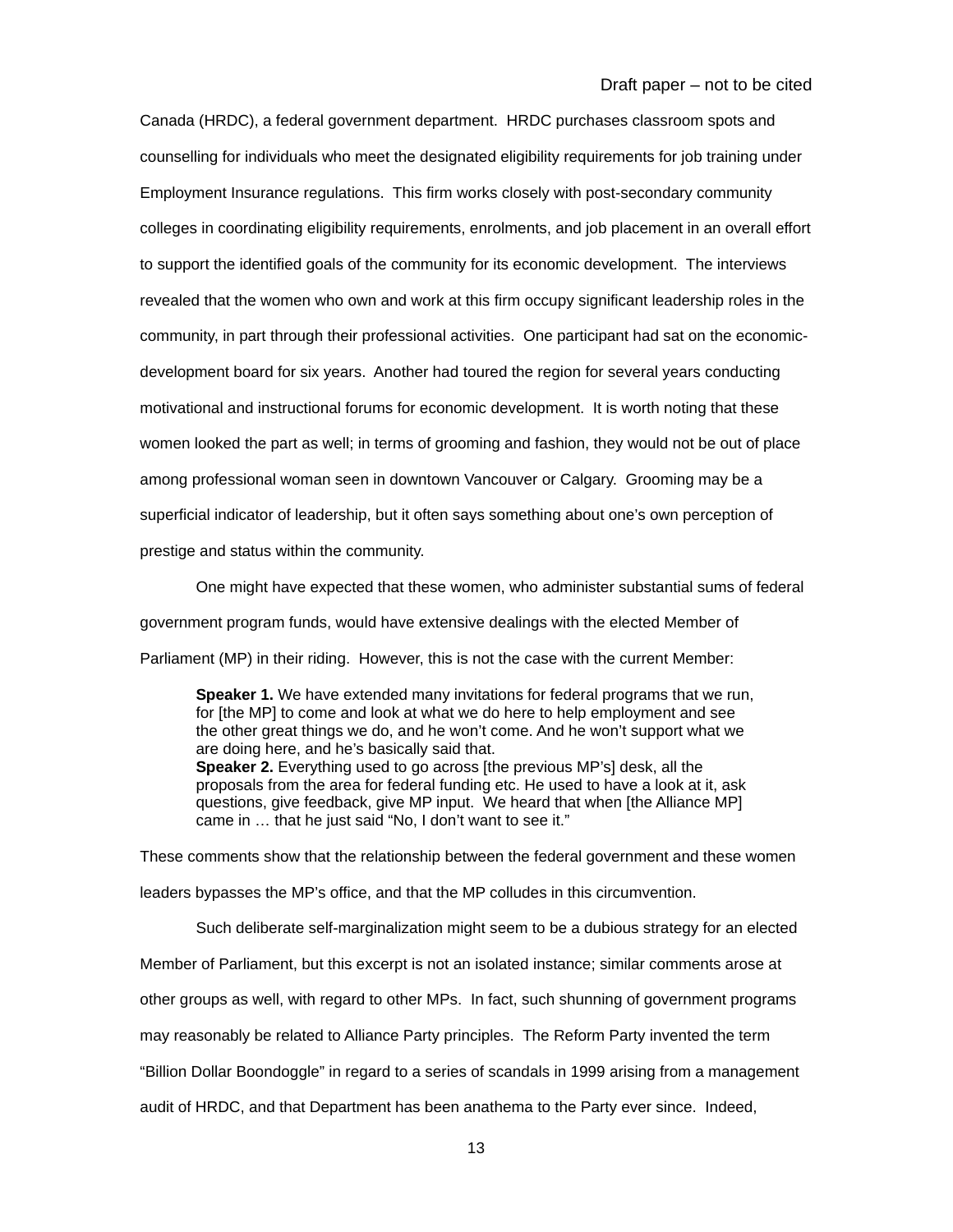Calgary West Alliance MP Rob Anders famously refused to approve \$628,000 in job funding from HRDC in his own riding in 2000.<sup>[7](#page-27-6)</sup>

Another notable example involves a post-secondary administrator who facilitated the local implementation of federal government initiatives of the Department of Industry. In carrying out these activities, she had developed professional ties with the Minister of this department. She was looking forward to a planned event in which the Minister would announce the project together with her. When asked about the role of the local MP in this initiative, she replied, "He just isn't a player in that. He hasn't got the capacity to really make any difference." She went on to describe, with apparent relish, that the MP was not invited by the Government to the events scheduled during a previous visit of that Minister.

This same administrator also explained that she expected the upcoming event to help her realize her electoral ambitions at the municipal level:

**LC.** How does this play into your own ambitions? **Speaker.** He will come back and make a funding announcement and I will be there with him to do that. **LC.** So [your institution] has set you up very nicely for becoming involved in this? **Speaker.** Yes.

Indeed, this woman was elected to city council in the municipal election a few months later.

In another location, a number of college instructors who formed part of a focus group wondered why their Alliance MP had never contacted them in regard to the college's activities, to give a talk at the college, etc. They were not hostile to the MP, but were hoping to develop new networks and funding opportunities for the town, which was going through a rough time economically. Why wouldn't the elected member and the dominant party in the region reach out to some of the best educated, professionally employed, and economically secure women in the constituency? Their professional work in post-secondary education had brought them into contact with HRDC labour-force development initiatives, and it seemed that this professional association had contributed to the "de-demonization" of the Liberal government among these women. In the absence of Alliance Party support, they expressed interest in considering an increased association with government programs, and even with the Liberal Party itself (none were Party members at the time). They expressed interest when told of the existence of the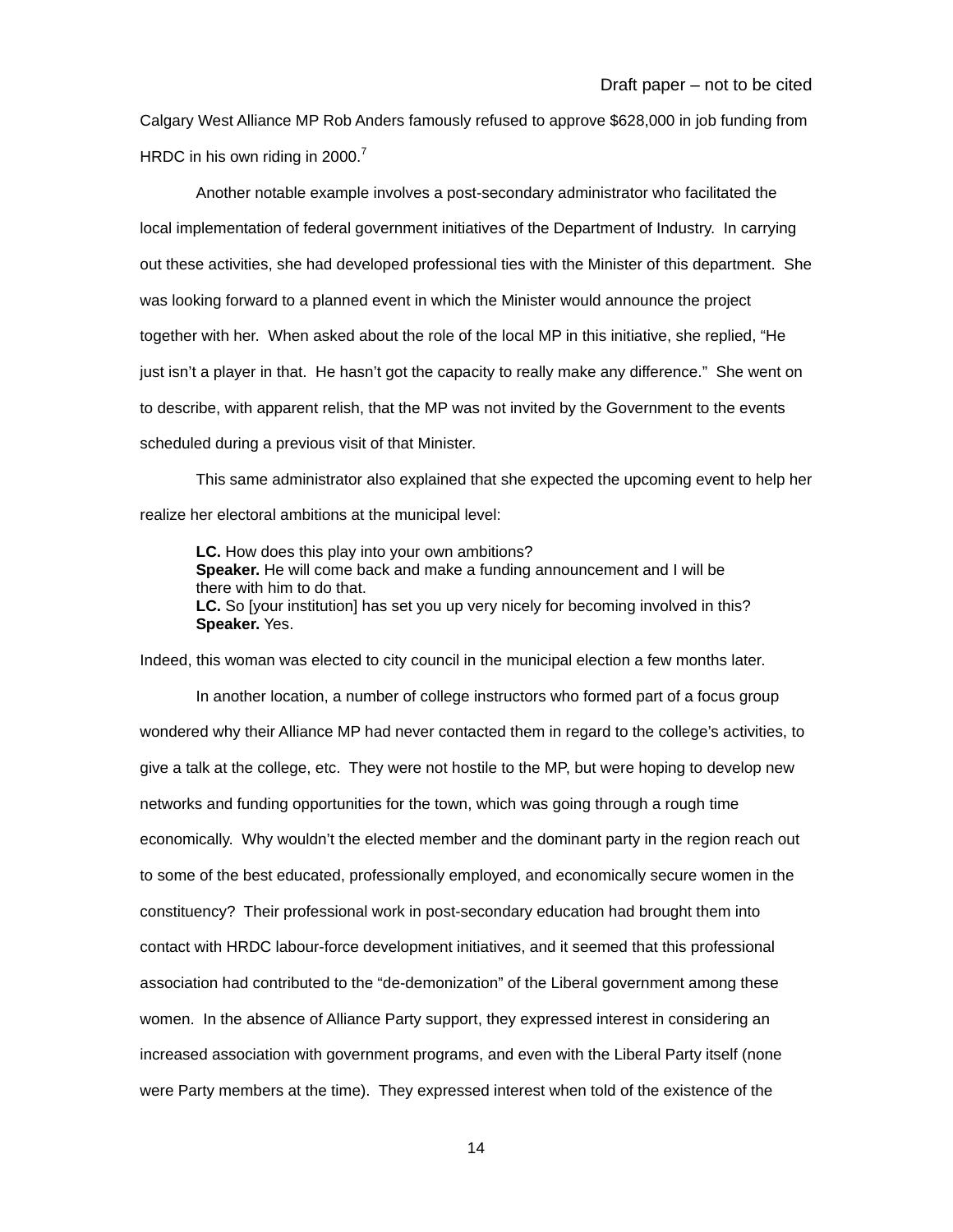Liberal Women's Commission, and wondered how it might promote their interests in reaching out to a wider circle, beyond their relatively isolated town.

At other meetings too, interviewees working in development described this same sort of gravitation toward Liberal partisanship in the vacuum left by Alliance disinterest in their professional goals for the community.<sup>[8](#page-27-7)</sup> One meeting included a woman employed by a Community Futures Corporation, as a programs manager who is responsible for HRDC self-employment workshops.<sup>[9](#page-27-8)</sup> She had also held municipal-level office with the Regional District, sat as a board member on a municipal commission, and enjoyed, as she put it, a "far-reaching profile." As a result, she was circumspect about her support for the Liberal Party. During the 2000 election campaign, she had written a letter to Stockwell Day, explaining why she opposed the Canadian Alliance for its antagonism to HRDC and regional development, and why, as a result, she would vote Liberal in order to defend her professional career.

My job depends on it. Bottom line – it is the philosophy of supporting the unemployed and supporting new businesses that is so incredibly important to the whole area. When you think about the number of businesses that are started through the self-employment program and all the spin-off jobs, it is such a successful program, and the Alliance could not support it. That was just one of the programs that would bite the dust.

This interviewee took Alliance criticism of HRDC very personally. She was not a Liberal-

Party member at the time, but intended to become active in the Party a few years in the future.

By al accounts very few people in the community knew just how firm her Liberal sympathies

were:

Ironically, one of our best friends is running as a candidate for the Alliance Party. I am not an Alliance member, but he came to me and said, "Would you please support me?" So I bought a membership. I said, "You know, *John*, that when the federal election comes around, I will be voting Liberal." I'm not an Alliance person. The only reason I joined is because he such a good friend of ours. We'd like to see him be an MP, but when the federal election comes, I am a true Liberal.

Based on these events, others in the community would, quite justifiably, infer that this woman was

a staunch Alliance supporter. After all she had publicly attended the nomination meeting in order

to support her close friend to become an Alliance candidate. Apart from those she confided in,

who would know how she really felt? Presumably, her Alliance-Party friend would never admit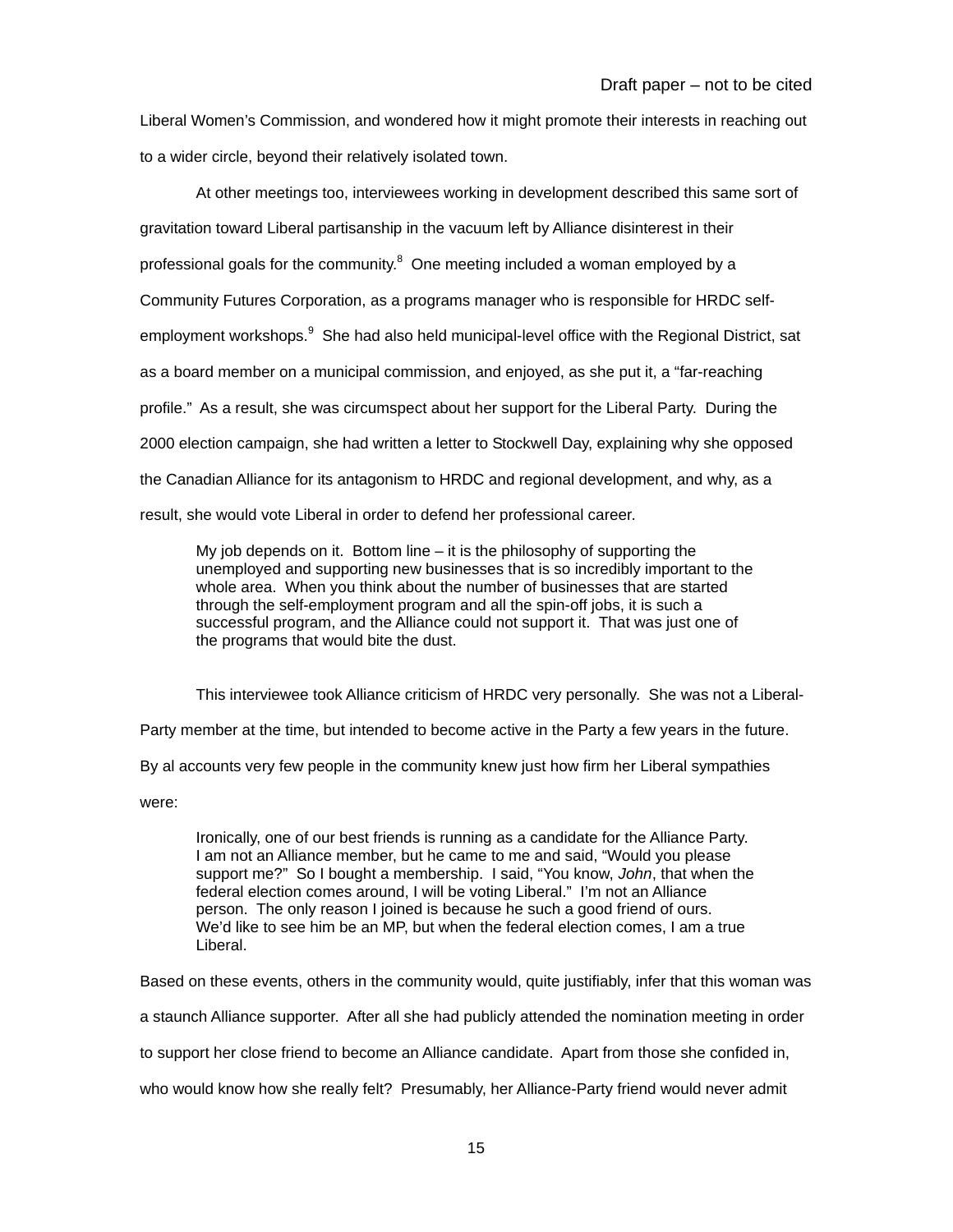Draft paper – not to be cited

that his nomination was supported by local Liberals. Is this woman representative of the bulk of people professionally employed within the programmatic orbit of the federal government? On the basis of all the interviews, it seems safe to assert that there is no perception among the general public that people so employed are Liberals.

Not surprisingly, this interviewee felt that her community was injured by its firm Alliance vote, and advocated the election of a Liberal MP. However, the wording that she used to describe the benefit seems significant:

We as a community would be better served in Ottawa if we had a Liberal serving us as part of government. If we had a Liberal representative, we would get more from Ottawa.

This quote seems to advocate the collective exercise of a calculated strategic vote in her district,

which goes beyond her earlier personal expression of principled support for Liberal policies.

This same sort of calculation was encountered at other meetings as well. At one

meeting, a woman with a longstanding funding relationship with Status of Women Canada had

this to say:

We need to buy in, at some level, as females, to the fact that you'd better vote in the Party that's going to say: "Hey, you guys are going to get a bit of money because you voted the right way." We traditionally vote Reform which hasn't got a hope. We tick off our federal government and then we sit and wonder why they're not giving us anything. We make no sense.

It seems plausible that this interviewee's views evolved naturally through her experiences in obtaining SWC funding for her rural social-services project, following her partisan involvement as campaign manager for the defeated Liberal candidate in a previous election. This is not meant to imply that the project was unworthy, but rather that the networks established during the partisan activities likely helped bring serious consideration to this proposal, which might otherwise have been overlooked, among the many urban-based research-oriented projects that were more commonly funded in western Canada by Status of Women Canada.

Given these claims that a riding could "get more" from Ottawa by voting Liberal, it is interesting to look at the one riding in this study that elected a Liberal MP in the 2000 election - Churchill River, in northern Saskatchewan. Rick Laliberte was first elected in Churchill River as a New Democrat in 1997, and then crossed the floor for his successful re-election as a Liberal in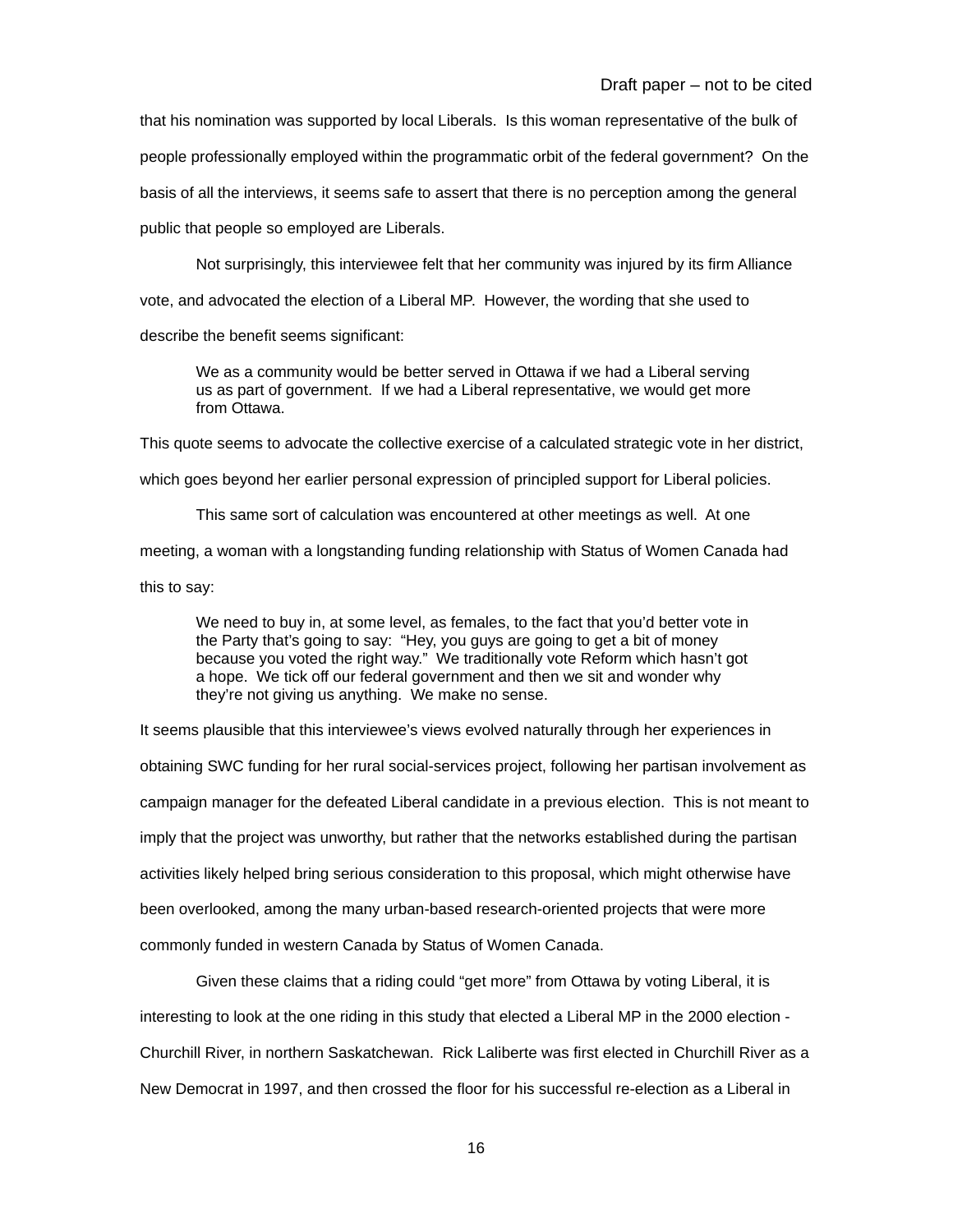2000. There is some evidence that Churchill River did well by the federal government, especially Industry Canada, during Laliberte's tenure. In the summer of 2003, Laliberte was on the podium with Minister Allan Rock to announce the following:

- \$1 million to Métis-owned SaskNative Economic Development Corporation's loan fund.
- \$625 550 to the Saskatchewan Indian Equity Foundation and the SaskNative Economic Development Corporation.
- \$134 280 from Western Economic Diversification to work to define the Mid-Canada Research Institute, a virtual research institute that would focus on community-driven research initiatives throughout an east to west mid-Canada corridor.
- \$200 000 from Western Economic Diversification Canada to Pinehouse Business North Development Incorporated..<sup>[10](#page-27-9)</sup>
- Industry Canada subsequently announced that organizations in Churchill River had been selected (by the arm's-length National Selection Committee) to implement high-capacity Internet connections in Northern Saskatchewan.<sup>[11](#page-27-10)</sup>

This district clearly had what some interviewees in other districts wished for. Did the

corresponding people in Churchill River then appreciate Laliberte's efforts on the backbenches of the governing party? In spite of the benefits that came to Churchill River during Laliberte's tenure, including those listed above, interviewees in his district were not complimentary about his performance. Focus groups participants who had dealt with him professionally over the years openly queried his accomplishments. One respondent associated Laliberte exclusively with the least financially significant item on the list – the Mid-Canada Research Institute, which was established to plan a shared cross-provincial management of the river-basin drainage system in the western provinces. She said: "It's been his baby for a while. We can all have ideas and this is his one." Another respondent commended the Mid-Canada idea but voiced disappointment in other regards:

It's fine to have that kind of idea or vision, but the same time I want to see some results, or some actual programs that put bread and butter on the table or that give people jobs. I am really hard pressed to see any firm results that are because of what he has done.

This evaluation seems less than charitable, in light of the other, bigger-ticket, items on the list above that could be interpreted as funding "bread and butter" activities. Of these two interviewees, one was an education administrator and the other was an economic developer. As such, both would be expected to be familiar with these initiatives, and to be involved in spending the funds. Despite being "in the loop," they were reluctant to give Laliberte credit for these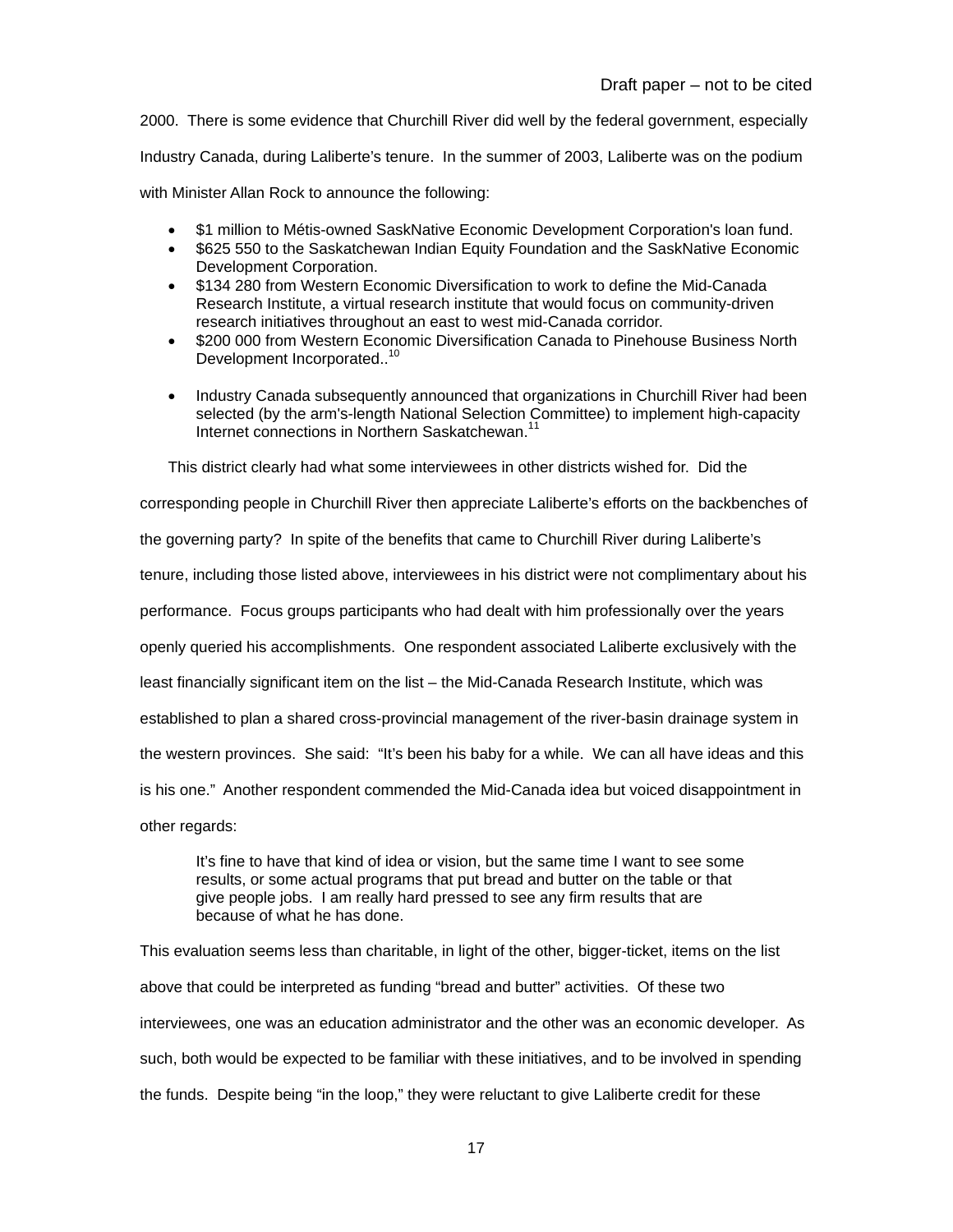Industry Canada initiatives. (They were more impressed by the community-service activities of the mining corporations operating in the area.) Instead they and other focus group participants dwelt on what they perceived as a dishonourable defection from the New Democrats to the Liberals several years earlier. It should be noted that only one interviewee at this meeting was an NDP member. It is difficult to determine from the interviews alone why community leaders would harbour an apparent bias against Laliberte.

Whatever the underlying basis for their negative assessment, these interviewees were, by all accounts, not alone in their opinion of Laliberte. Later in that same year, Laliberte came under criticism in the House for what the Alliance Party described as excessive travel expenses. Despite his apparently plausible excuse that his expenses were incurred for travel in his own remote and expansive riding, Laliberte's Liberal colleagues did not defend him vigorously. Evidently he was considered a potential liability in Ottawa. At home, too, the local riding association asked him not to seek re-nomination as a Liberal Party candidate in 2004. According to Laliberte, this request came partly because of the travel expenses and also because "there was concern about my lack of visibility in the communities," a phrase that echoes the interviewees cited above. Laliberte left the Party with what he described as a sour taste in his mouth; he had sacrificed a lot for the Party and was disappointed to be cast aside as a sitting MP, without even putting the question to the voters.<sup>[12](#page-27-11)</sup>

If this is how the Liberal Party treats a colleague who currently holds one of the few Liberal seats in western Canada, how might it be expected to deal with "sacrificial lambs" in ridings that it has no plausible chance of winning? The present interviews included several defeated candidates in other ridings, all of which were carried by the Alliance Party by a wide margin. One meeting comprised several local Liberal Party insiders, including the defeated candidate from the previous election. In the excerpt below, they discuss their perception of a lack of support from the party:

**Speaker 1.** You know, they have a Liberal Women's Commission and I have heard from them once and I have been an active member of the Liberal Party for over 10 years. I've been president or in some executive position for probably eight of those years. **Candidate.** I did get, last year, a couple of stock invitations to the Judy LaMarsh fundraiser / benefit. I actually emailed them about 3 weeks ago saying that I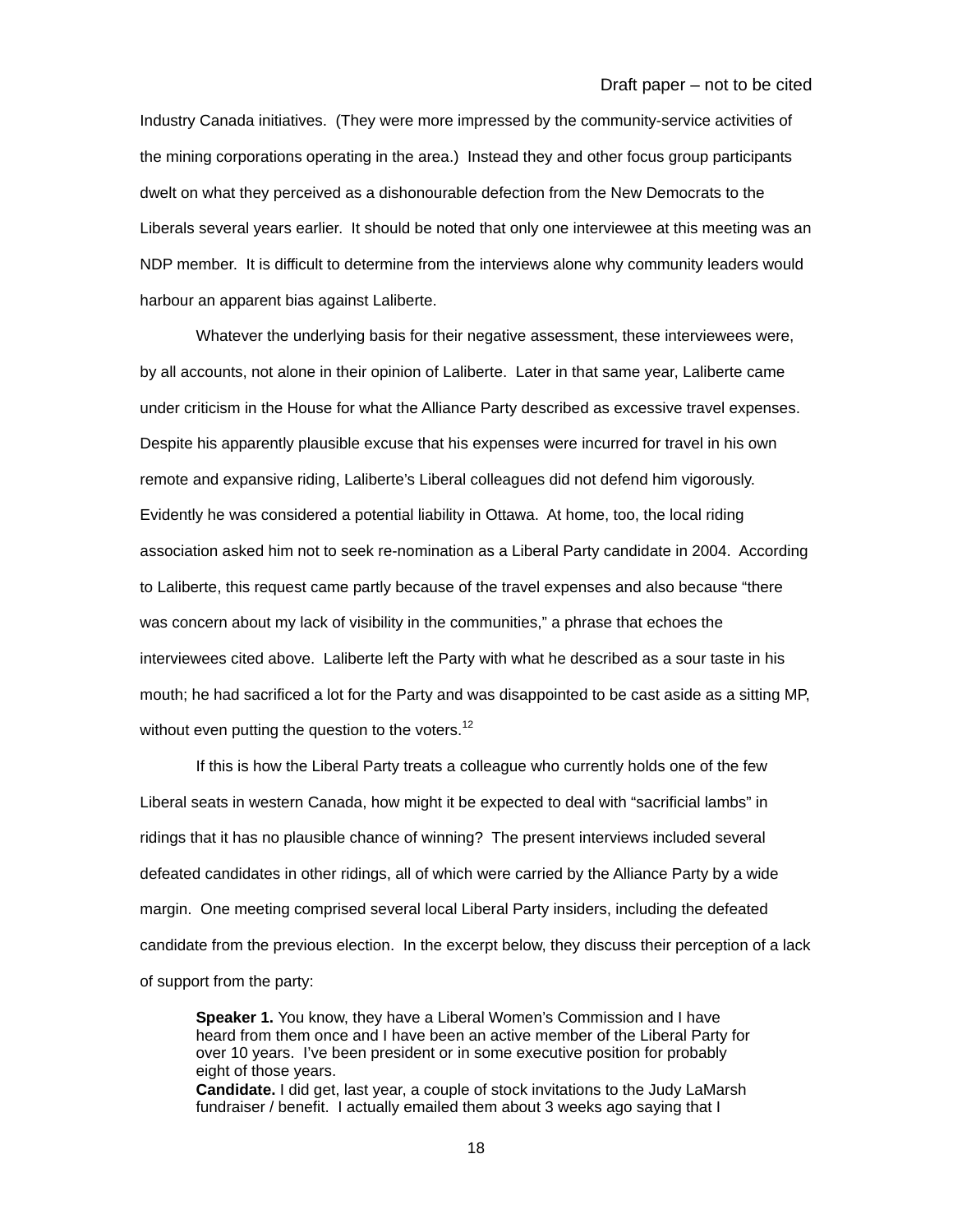would like to be involved and to let me know what's happening etc, but I haven't heard a thing.

**Speaker 2.** But we don't really count, right? We are a huge riding, one of the largest ridings in Canada, it's a vast thing. And we are a fairly well organized association. But other than that, you can't get Ministers to come here. We've had the ruling party for 9 years and we've had two Ministers here [in the District], and sometimes they put Ministers here and don't even tell us they're coming. **Candidate.** That happened [recently]. The Minister came up to give an announcement about housing and we ran into him there. **Speaker 2**. And there was not one Liberal present. [The candidate] wasn't present.

**Candidate.** And you want to make sure that I had a few ears hot after I got off the phone that day. … I told them, "How can you do that?" We didn't have one single Liberal present, even at the press conference. It took me three phone calls to find out who should have told me and I called him and I said, "Don't you ever do that again. You know where we are, and you know what we do up here. You call and tell me when someone is coming."

It is all too easy for the Government to overlook the party stalwarts in a lost-cause riding.

It is worth noting that this candidate was rather well connected locally. She arranged the focus-

group meeting on a moment's notice, having just returned from a business trip, filling out the list

of participants from the attendees of a Chamber of Commerce "mixer" that very afternoon. That

she could pull together business women from the local Chamber of Commerce on such short

notice, and so casually, speaks to her ability to network in the community. Despite her standing,

this candidate is an example of what is often described as a "sacrificial lamb."<sup>13</sup> Such candidates

run to communicate a principled message, to do their duty to the Party, and to strengthen the

competitive democratic process in a one-party dominant system. Evidently the Liberal Party did

not value this service greatly in this riding.

This service can have a very real cost. One Liberal-Party candidate in a national election

did indeed sacrifice herself for the party. She lost her private-sector job in a publicly traded

province-wide company whose controlling shareholders were the original founder and his family

## members:

I lost my job because of the candidacy. I told my direct supervisor that I was thinking about doing this. I said that I won't be winning, but my name will be everywhere and how will the company feel about this. He said that he thought it would be good for business and that the owners encourage any endeavour that gets you out in the public eye. So we announced the candidacy, and the election was called. It was just a matter of a couple of days and I got a call from the next higher-up guy and he said, "You can't run." By this point it was too late; we had already announced. Then it escalated up one more, and finally [the founder and controlling shareholder] called and said, "I would never have hired you if I had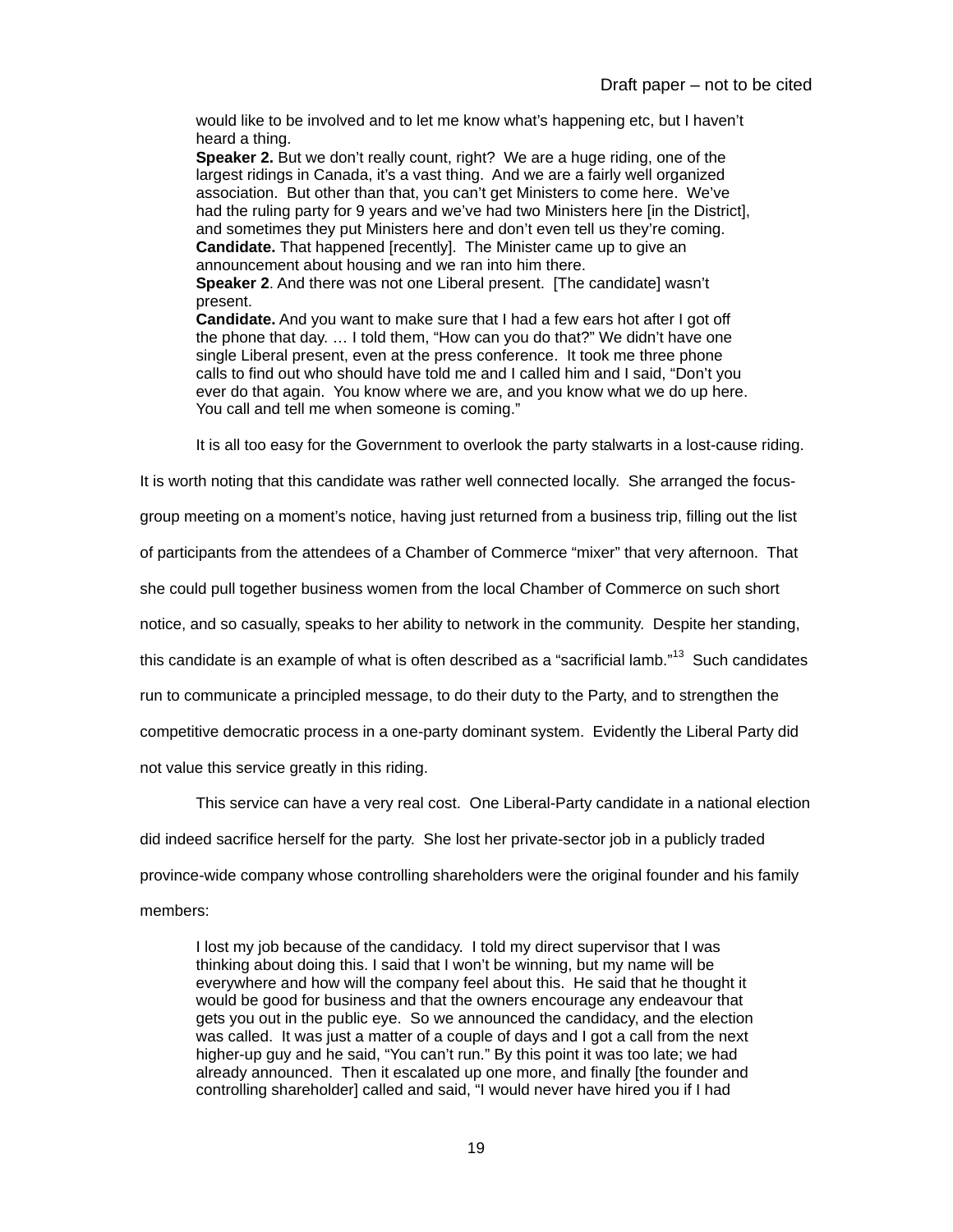known you wanted to run for office, especially the Liberal Party. We can't have Liberals working here; it's bad for business."

Clearly partisanship came at a high price for this woman. She was fired, she lost the election, and she was forced to take the issue through legal channels. The story ended well for her, as she won a cash settlement with which she appeared to be satisfied, and she went on to another good job in the same area. But it was a rough confrontation that not all women would be prepared to ride through to the end.

Other defeated Liberal Party candidates appear to operate far beyond what is normally implied by the term "sacrificial lamb." Consider, for example, the record on which Arleene Thorpe ran as the Liberal candidate for Prince George - Peace River in 2004. On her personal website (http://www.neonet.bc.ca/arleene-thorpe/), Thorpe takes credit for the following,

among other items:

- Worked with Minister David Anderson to secure the \$1.25 million from the Canada-BC Infrastructure Program for the water and sewer project for Dawson Creek
- Assisted the Mayors in the Prince George-Peace River region to access contacts within the Federal government
- Set up a meeting with Hon. Paul Martin Minister of Finance and the Mayor of Mackenzie to discuss the community's problem with the Northern Tax Allowance
- In the past four years have brought over \$200,000 to the riding for Rural Health Care and Children's Programs and community events and helped secure the \$1.25 million for Dawson Creek Infrastructure program.

Just who was running as the incumbent in this election campaign: Thorpe who was defeated in 2000 (and who arguably has little chance of winning in 2004), or Jay Hill, Member of Parliament since 1993? Apart from being the defeated Liberal candidate, she has no other credentials to support her claims. Her last employed position was as Community Support Worker at the Dawson Creek Society for Community Living; her appointments include the Mayor's Action Committee and the Ministerial Advisory Committee on Rural Health – none of which locate her at the institutional centre of power and influence. And yet she seems to be deeply involved in some important local affairs.

Is it plausible that a defeated candidate exercise more power, in some sense of the word,

than the elected member? Some analysts might find something slightly unsavoury about power that does not reside in formal institutionalized office.<sup>14</sup> Would a mayor admit to operating through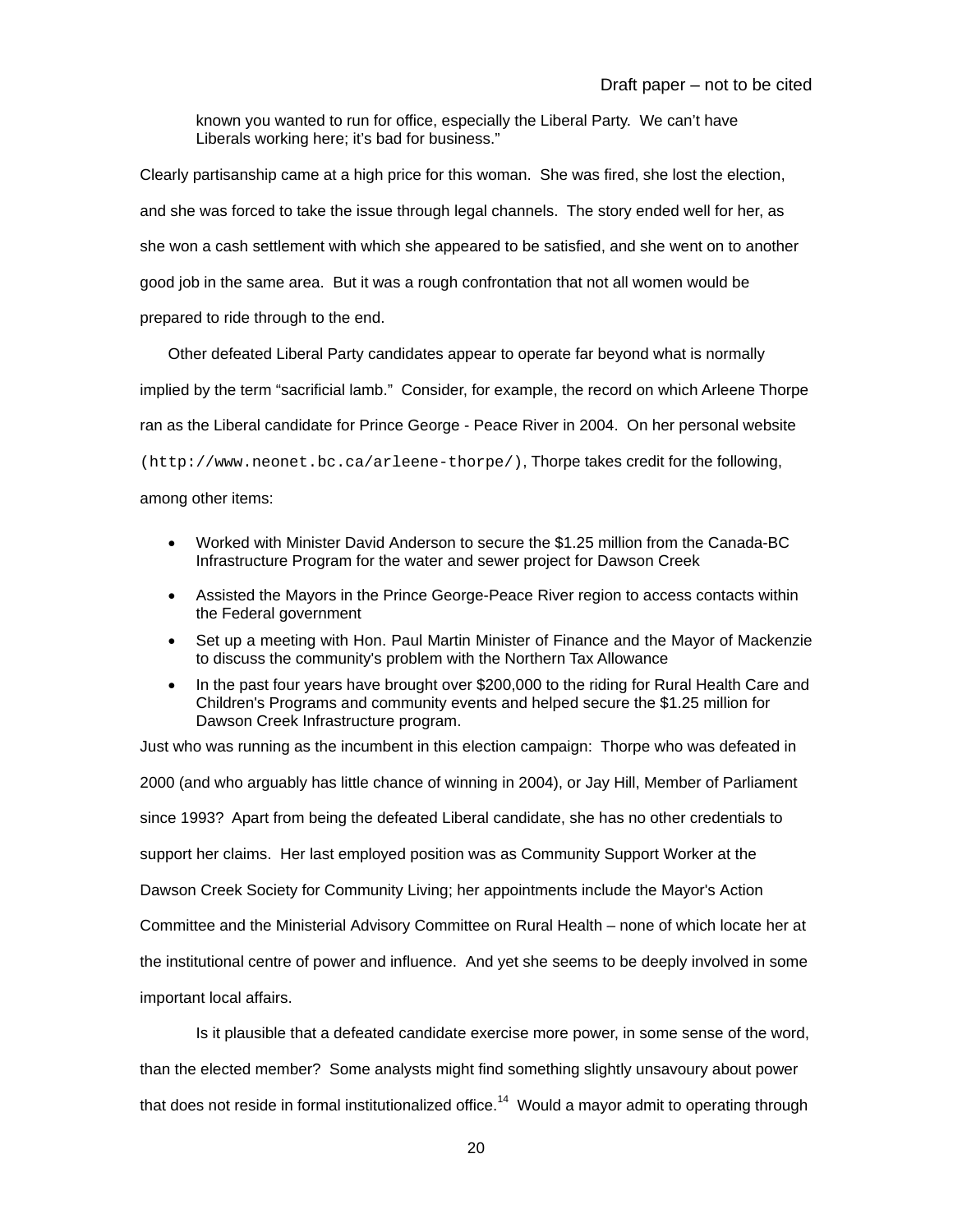the defeated Liberal candidate in order to access infrastructure funds, or would a regional

minister admit to taking counsel from a defeated candidate?

Plausibility is bolstered by considering the example of an interviewee who had became active in the Liberal Party some years earlier. She recalled the circumstances surrounding a local economic-development project that led her to oppose the elected Canadian Alliance Member of Parliament by running as a Liberal candidate in the previous election.

We've just had no help from our federal MP. In the two terms that he has served, not once has his office ever phoned to say "Mr. *Parliamentarian* is coming to town. Is there any issue that you wish to discuss?" I would have liked him to come out to see what is going on and to acknowledge that we have to expand our [facilities]. What is a million dollars to Ottawa to help us ensure that those [facilities] happen? It's an investment. So that is what I wanted our MP to do, but he said, "Our party doesn't believe in grants." I am really pissed off at this guy, but I decided to establish my own network - which I have [established] by running for office myself. If it would have happened that I was elected, I would have been a strong voice for the entire North.

It is what happened after her defeat that is especially interesting here. Immediately after the 2000 election, she expressed public regret that the newly elected Alliance member would accomplish so little for the district. The local newspaper editor criticized her comments, to the effect that she just wanted to put the district on the "Liberal gravy train." This experience had a chilling effect on the defeated candidate. She has learned to become discreet about her subsequent dealings with the federal government, and to avoid media attention by operating behind the scenes through a variety of government and industry boards. This does not mean that she has curtailed her community activities or her networking within the Liberal Party. In fact she has actually increased her involvement, and her efforts have met with considerable success. One should in general be sceptical about peoples' claims of their own influence. However, in this case there appears to be solid evidence backing up this interviewee; I have verified that she won a provincial-wide award for her public service, and that a major Canadian resource company honoured this woman, on its corporate website, for her contributions to resolving a major international diplomatic trade dispute. By giving up her earlier ambition to represent her district as a Liberal MP, this woman has increased the level of power that she exercises.

Does the Liberal Party of Canada open doors for rural women leaders in western Canada? The results presented here suggest that the answer may depend in part on how much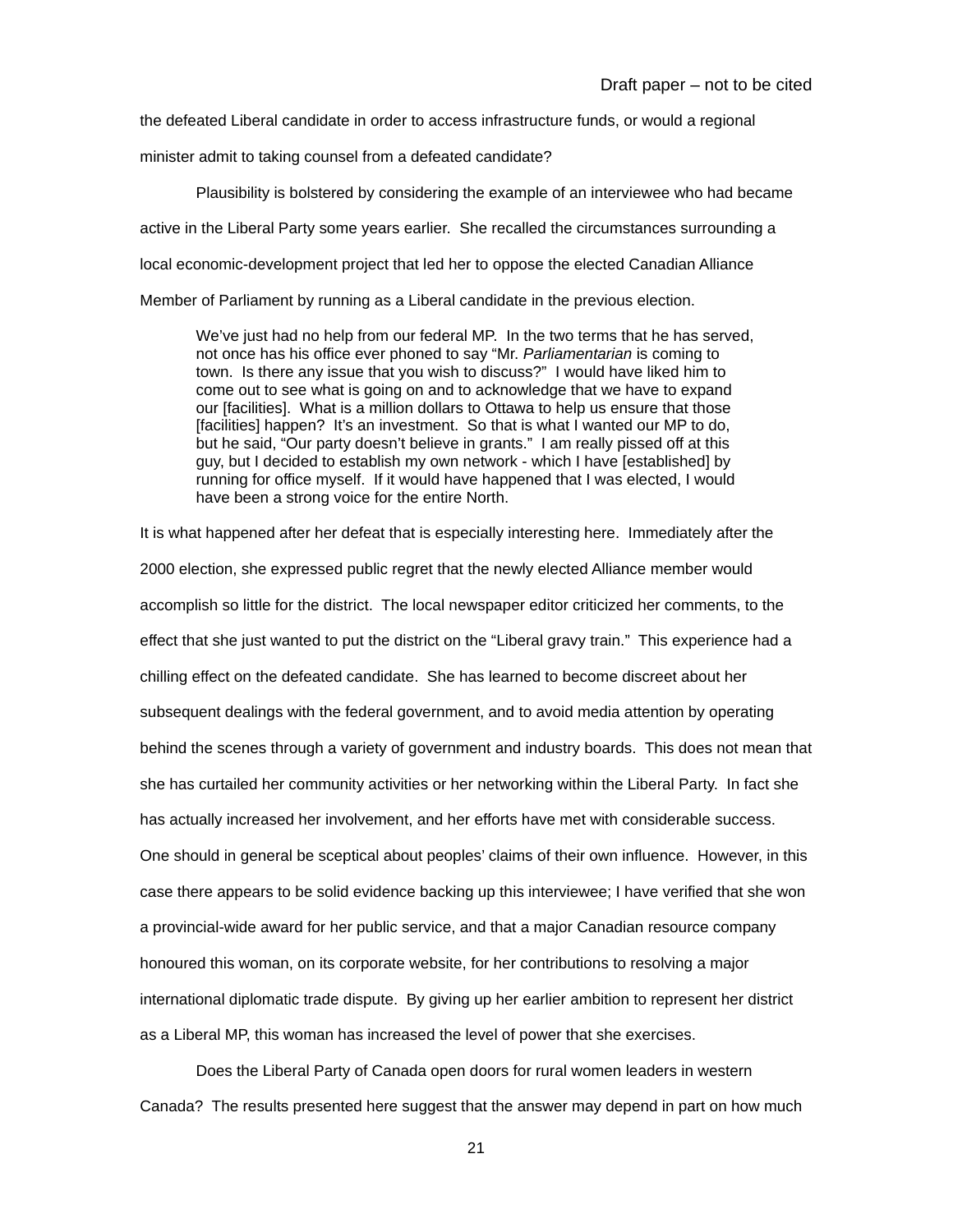Draft paper – not to be cited

the woman in question is doing to advance the Liberal policy agenda. The shoddy treatment of the defeated candidate who was not invited when the Cabinet Minister came to town for a public presentation contrasts sharply with the earlier example of a post-secondary administrator, who had not run as a candidate for the Liberals, but nevertheless was scheduled to appear with a Minister on the podium to share in the glory of a new funding announcement. One obvious distinction is that the excluded candidate did not occupy a professional position administering large sums of federal government funds, and thus was not directly advancing the policy agenda of the government. Therefore, the Minister in question had little to gain by sharing the podium with the defeated candidate.

To the extent that a woman's activities facilitate national government programs in western Canada, the governing party appears to be willing to work with her to fill the vacuum left by Alliance MPs, who keep a principled distance from those programs. An affinity thus emerges between the Liberal agenda for labour-force / community-economic development and the qualification and interests of one subset of rural women leaders. Whether or not she runs for national office as a Liberal candidate seems less important to her empowerment. The interviewee who gave up her ambition to sit as a Liberal MP, only to increase her standing and impact within the community through her ongoing civic work, seems to have arrived at just this understanding.

#### *7. Conclusion*

This paper has presented new results from a project on rural women's leadership in Western Canada, which gathers together and interviews small groups of rural community leaders about their experiences and perceptions of leadership, public life, and running for elected office. In field work, carried out 2002 - 2003, I interviewed 107 rural women leaders throughout Saskatchewan, British Columbia and Alberta. Observations and excerpts from the group discussions have been presented on the role of the national Liberal Party of Canada in enabling or inhibiting women's leadership in this region. The findings can be summarized as follows: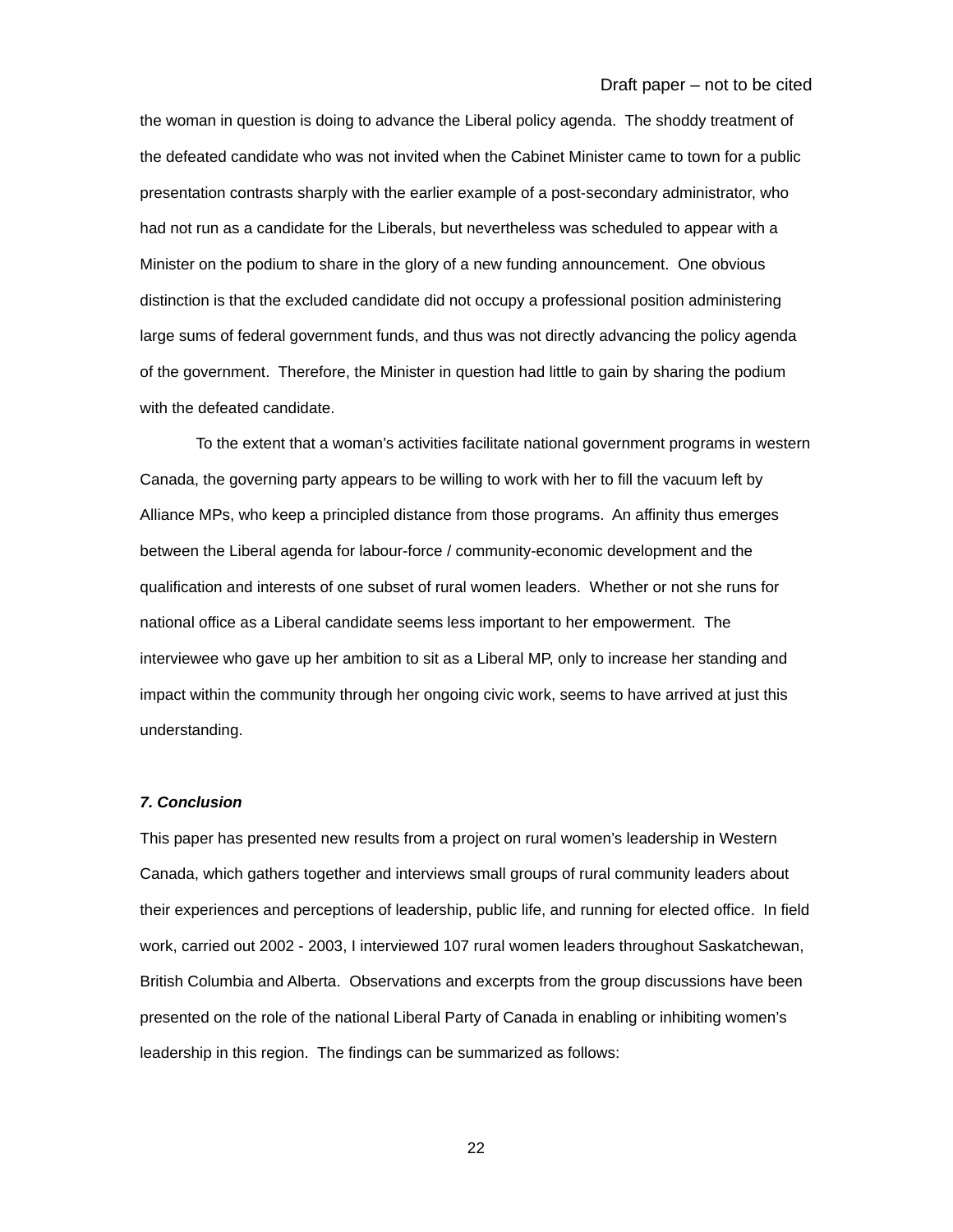- In carrying out the field work in Saskatchewan, Alberta and British Columbia, a pattern emerged of a relatively urban-based policy community with less extensive reach into rural communities than in Atlantic Canada. The relevant policy networks seemed to feature substantially less overlap and interconnectivity, and less extensive ties to government.
- Despite the Liberal Party's poor electoral showing in western Canada, the Liberal government appears to play a significant role in enabling leadership capacity for some women in that region. This impact plays out most effectively through the administration of national programs in three policy areas: labour-force development, post-secondary education, and economic development. It seems to be restricted to women who work professionally in these policy areas. Their relationship with the federal government bypasses the local Alliance MP, which circumvention is facilitated by the Alliance Party's principled stand against federal government involvement in these policy areas.

So long as the Liberal Party holds its electoral dominance, there is likely to be a disjuncture between the electoral system and public policy in western Canada. Some Alliance politicians have constructed virtual fiefdoms, <sup>15</sup> which will undoubtedly carry forward under the Conservative Party banner. From their point of view, they can afford to let Liberal sympathizers, including defeated candidates, professionals and volunteers, do what they see as the "pork-barrel" work in the District, while they concentrate on the House of Commons. Other less established MPs in the west would likely be better served by fending off potential rivals within their own party than by trying to woo the relatively small numbers of local Liberal sympathizers, including the women cited in this paper. From the point of view of the Liberal Party of Canada, there may be diminishing returns in stepping up efforts to win more seats in the region. To take and hold these seats might require enormous expenditures, or major policy shifts on trade issues or the gun registry, which might threaten their success in other regions. From a strictly rational calculus, it could make more sense to limit electoral efforts in western Canada, and cultivate local allies for their policy agenda, through the mechanism of the massive apparatus of the government of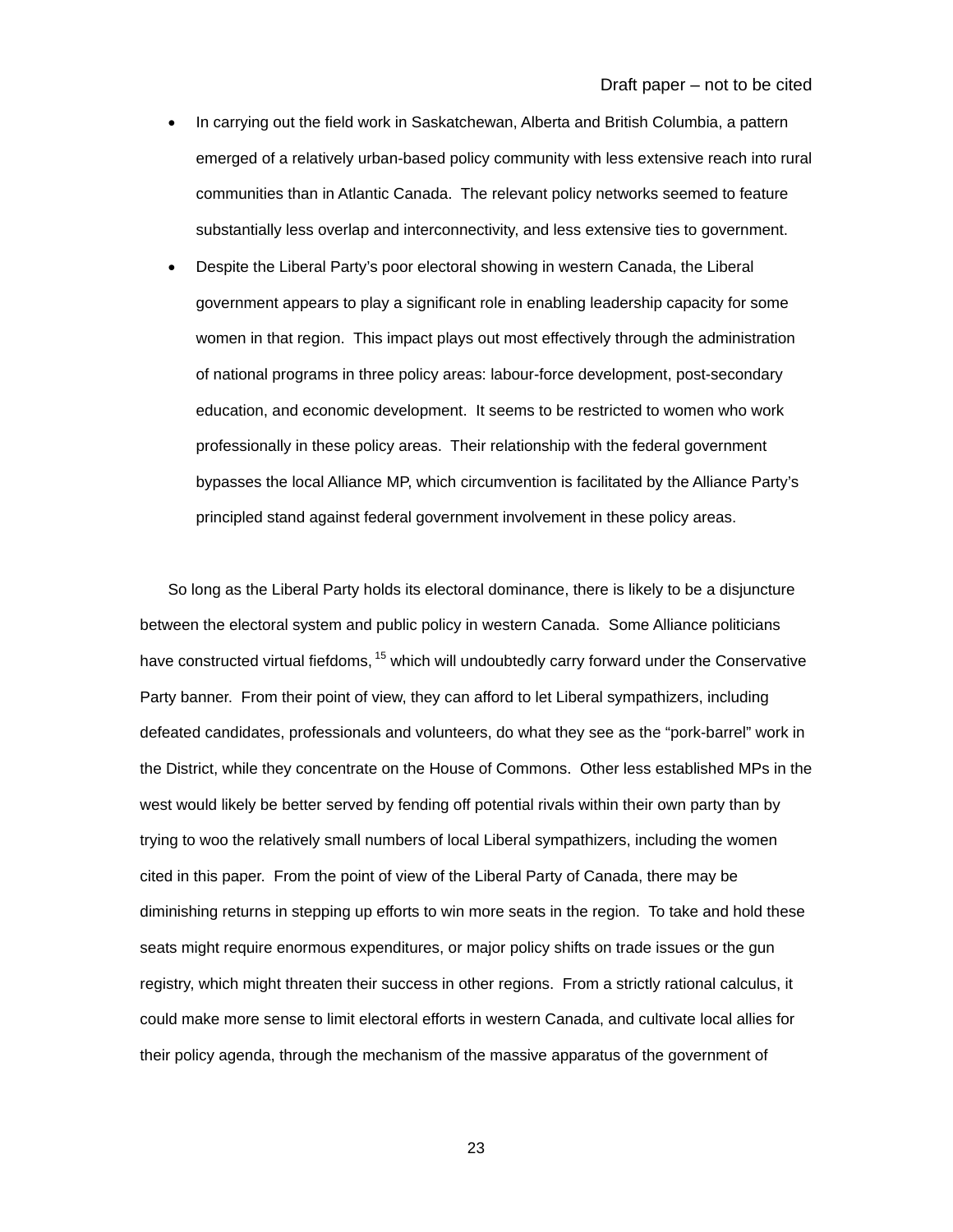Canada. The result seems to be a regional breakdown of the connection between the electoral system and public policy, as elections are fought and won in a public-policy vacuum.

Thus, whether or not the Liberal Party of Canada open doors for a rural woman leader in western Canada seems to depend in part on how much the woman in question is doing to advance the Liberal policy agenda. Some interviewees who support the Liberal Party and its policy agenda seem to have figured out that between local voter preference and Liberal Party indifference, running as a federal Liberal candidate is a poor strategy for empowerment. In effect they have chosen to "enter the fray" – i.e. participate in the economic development activities shunned by the Alliance politicians - and stay out of national electoral politics. This result contrasts with that found in Atlantic Canada, where many interviewees said that they could not stomach the way in which economic development funds were distributed in their communities, in that elected officials were perceived to take *too* active a role. Because of this they often chose to remain "above the fray." It seems ironic that qualified women leaders in both regions make the same career choice - not to run for elected office – for precisely the opposite reasons. Both choices make sense because of the profound differences in the political landscapes in which these women are embedded.

#### **References**

Arscott, Jane and Linda Trimble. 1997. "Introduction" *In the presence of women: Representation in Canadian governments* Ed. Arscott and Trimble. Toronto: Harcourt Brace.

Blake, Donald. 2001. *Electoral democracy in the provinces*, *Choices* 7, no. 2.

Blake, Donald and Lynda Erickson. 1991. *Grassroots politicians: Party activists in British Columbia.* Vancouver: UBC Press.

Blake, Donald et al. 1985. *Two political worlds: Parties and voting in British Columbia.* Vancouver: UBC Press.

Bourke, Lisa and A.E. Luloff. 1997. "Women and leadership in rural areas" *Women & Politics* 17: 1-23.

Carbert, Louise and Naomi Black. 2003. "Building women's leadership in Atlantic Canada" *Atlantis* 27:2.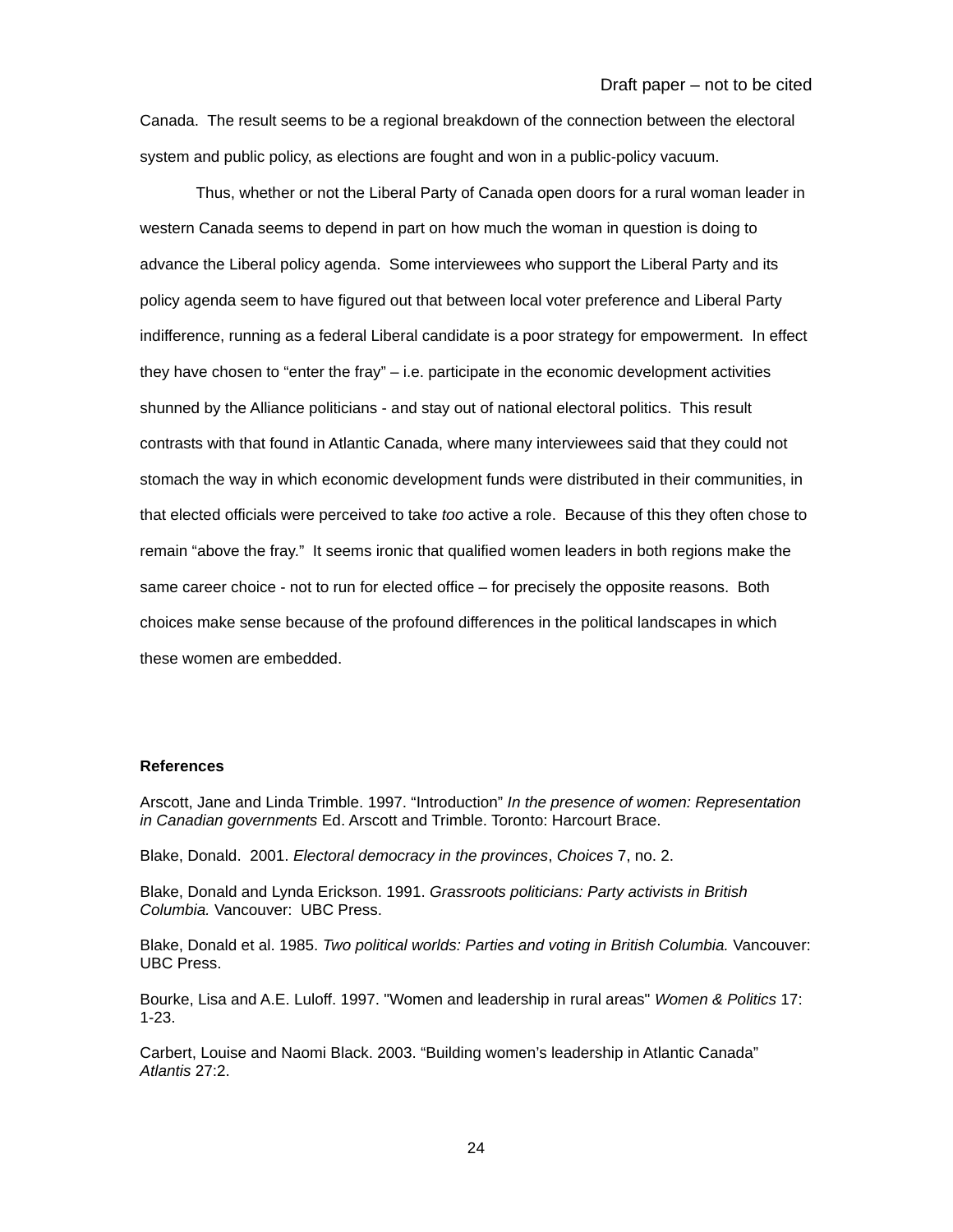Carbert, Louise. 2003. "Above the Fray: Rural women leaders on regional development and electoral democracy in Atlantic Canada." *Canadian Journal of Political Science*.

Carbert, Louise. 2002a. "Historical influences on regional patterns of the election of women to provincial legislatures," in *Political parties, representation, and electoral democracy in Canada* Ed. William Cross. Toronto: Oxford University Press, 201-22.

COMPAS Inc. Public Opinion and Customer Research. 2000. *Federal Party Leaders, Personalities, Policies, and Trudeau Nostalgia: Draft Report on a National Post/COMPAS Poll,*  October 13, 2000.

Cross, William. 2002. "Grassroots participation in candidate nominations" *Citizen politics: Research and theory in Canadian political behaviour* Ed. J. Everitt and B. O'Neill. Toronto: Oxford University Press.

Eagles, Munroe and R.K. Carty. 2003. "Small worlds and local strongholds in Canadian federal politics: Deviations from general patterns of party support in the 2000 election," paper presented at Halifax, Canadian Political Science Association, 7).

Erickson, Lynda. 1998. "Entry to the Commons: Parties, Recruitment and the Election of Women in 1993" In *Women and Political Representation in Canada* Ed. Manon Tremblay and Caroline Andrew. Ottawa: University of Ottawa Press, 219-55.

Fern, Edward. 2001. *Advanced Focus Group Research*. Thousand Oaks, CA: Sage.

Krueger, Richard and Mary Anne Casey. 2000. *Focus groups, A practical guide for applied research*. Thousand Oaks, CA: Sage, 3rd Edition.

Matland, Richard and Donley Studlar. 1998. "Gender and the electoral opportunity structure in the Canadian provinces" *Political Research Quarterly* 5 117-40.

Moncrief, Gary and Joel Thompson. 1991. "Urban and rural ridings and women in provincial politics: A note on female MLAs" *Canadian Journal of Political Science* 24: 831-37.

Noel, S.J.R. 1976. "Leadership and clientelism" *The provincial political systems: Comparative essays* Ed. David Bellamy, John Pammett, and Donald Rowan. Toronto: Methuen, 197-213.

OECD. *Territorial Reviews, Canada* Paris: OECD, 2002.

O'Neill, Brenda and Lynda Erickson. 2003. "Evaluating traditionalism in the Atlantic provinces: Voting, public opinion and the electoral project?" *Atlantis* 27:2,

Pelletier, Rejean and Manon Tremblay. 1992. "Les femmes sont-elles candidates dans des circonscriptions perdues d'avance? De l'examen d'une croyance" *Revue canadienne de science politique* 25:249-267.

Royal Commission on Electoral Reform and Party Financing. 1991. *Reforming electoral democracy*. Volume 1 of the research studies of the Royal Commission on Electoral Reform and Party Financing. Ottawa and Toronto: RCERPF/Dundurn Press, 113-5.

Savoie, Donald. 1997. *Rethinking Canada's regional development policy: An Atlantic perspective*. Moncton: Canadian Institute for Research on Regional Development.

Savoie, Donald. 2000. *Community economic development in Atlantic Canada: False hope or panacea?* Moncton: Canadian Institute for Research on Regional Development.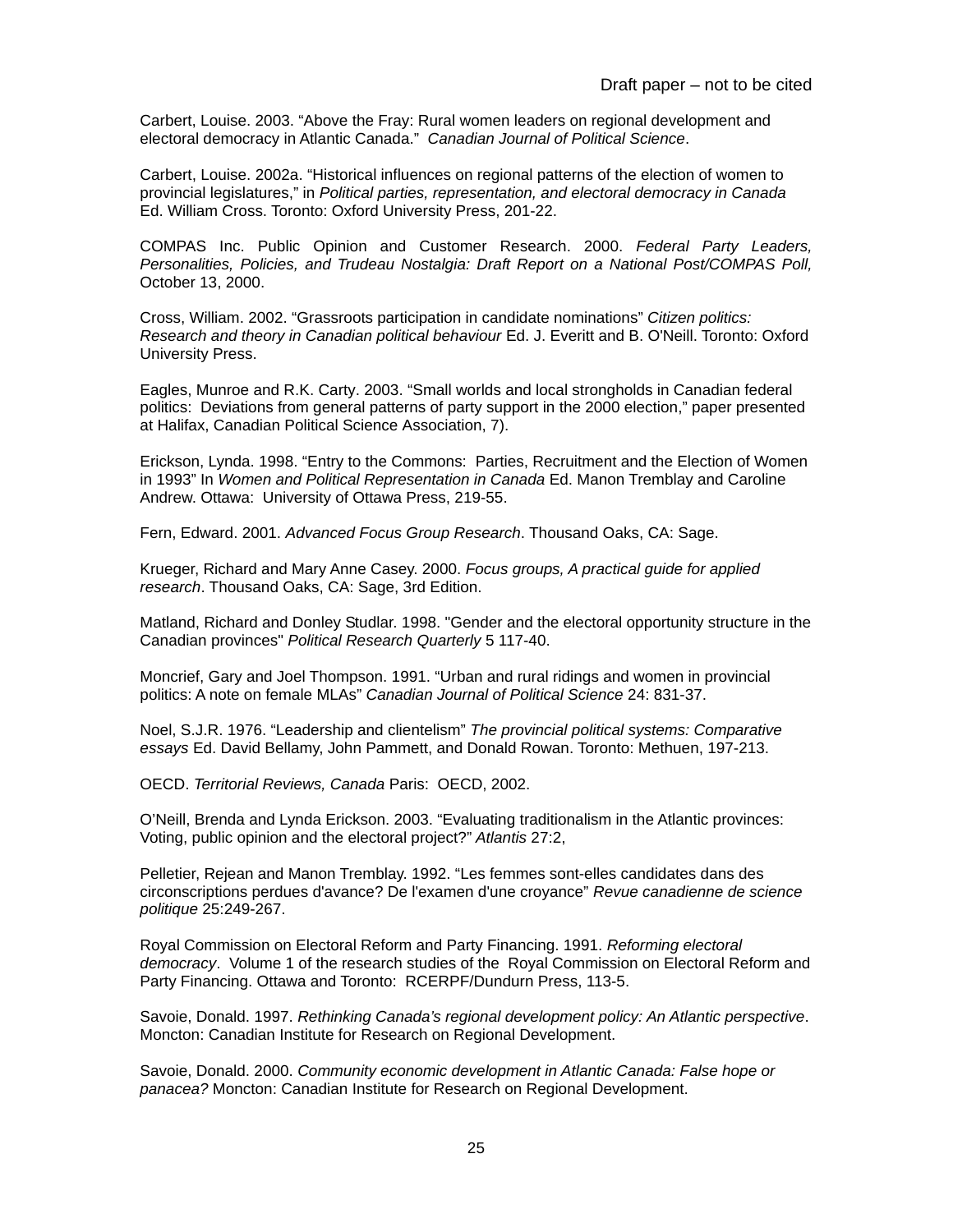Siegel, David. 1993. "Small-town Canada" *Corruption, character, and conduct: Essays on Canadian government ethics* Ed. John Langford and Allan Tupper. Toronto: Oxford University Press, 217-34.

Templeton, Jane Farley. 1994. *The focus group: A strategic guide to organizing, conducting and analyzing the focus group interview* Toronto: McGraw-Hill Professional Publishing.

Tremblay, Manon and Rejean Pelletier. 2001. "More women constituency party presidents: A strategy for increasing the number of women candidates in Canada?" *Party Politics* 7:157-90.

Tremblay, Manon. 1995. "Les femmes, des candidates moins performantes que les hommes? Une analyse des votes obtenus par les candidates et candidats du Québec à une élection fédérale canadienne, 1945-1993" *Revue internationale d'études canadiennes* 11:59-81.

Tremblay, Manon. 2002. "L'élection fédérale de 2000: Qu'est-il donc arrivé aux candidates?" *Politique et Soci*été*s* 21:89-109.

Trimble, Linda, and Jane Arscott. 2003. *Still counting: Women in politics across Canada* Peterborough: Broadview.

Trimble, Linda. 1997. "Feminist politics in the Alberta legislature" *In the presence of women* Ed. Arscott and Trimble. Toronto: Harcourt Brace.

Young, Lisa, and Keith Archer, ed. 2001. *Regionalism and political parties* Toronto: Oxford University Press.

Young, Lisa. 2002. "Representation of women in the new Canadian party" in *Political parties, representation, and electoral democracy in Canada* Ed. William Cross. Toronto: Oxford University Press, 181-200.

# **Endnotes**

 $2$  M.A. student Andrea Olive organized and co-conducted four meetings in Saskatchewan.

 $3$  In 2004, the Canadian Alliance merged with Progressive Conservative Party to form the Conservative Party of Canada. The discussion here refers to the party structure in 2002 and 2003, as participants knew it.

<sup>4</sup> Where to draw the line between urban and rural? Statistics Canada sets its definition of "rural and small town" at less than 10 thousand people, but it also cautions that definitions are "arbitrary" and that "Rurality is itself an amorphous concept." Brian Biggs, Ray Bollman, and Michael McNames, *Working paper # 15, Trends and characteristics of rural and small-town Canada* Working Paper # 15 (Ottawa: Statistics Canada Agriculture Division) 6, 15. To avoid these problems, Statistics Canada reports data in terms of categories of population centres graduated as < 10,000; < 30,000; 30,000 to 99,999; 100,000 to 499,000; and > 500,000. In general, it discusses data in terms of the distinctions between the categories that are meaningful and important. As a result, the <10,000 category is less often discussed than the < 30,000 category, because the important distinction is between people living in centres of < 30,000 and people in larger centres. In other regards, the relevant category is > 500,000 (a category which does not appear east of Montreal) compared to everyone else. Statistics Canada takes particular care to distinguish and exclude the "rural fringe" within commuting distance of major urban

<sup>————————————————————&</sup>lt;br><sup>1</sup> This project is funded by a research grant from the Social Sciences and Humanities Research Council of Canada.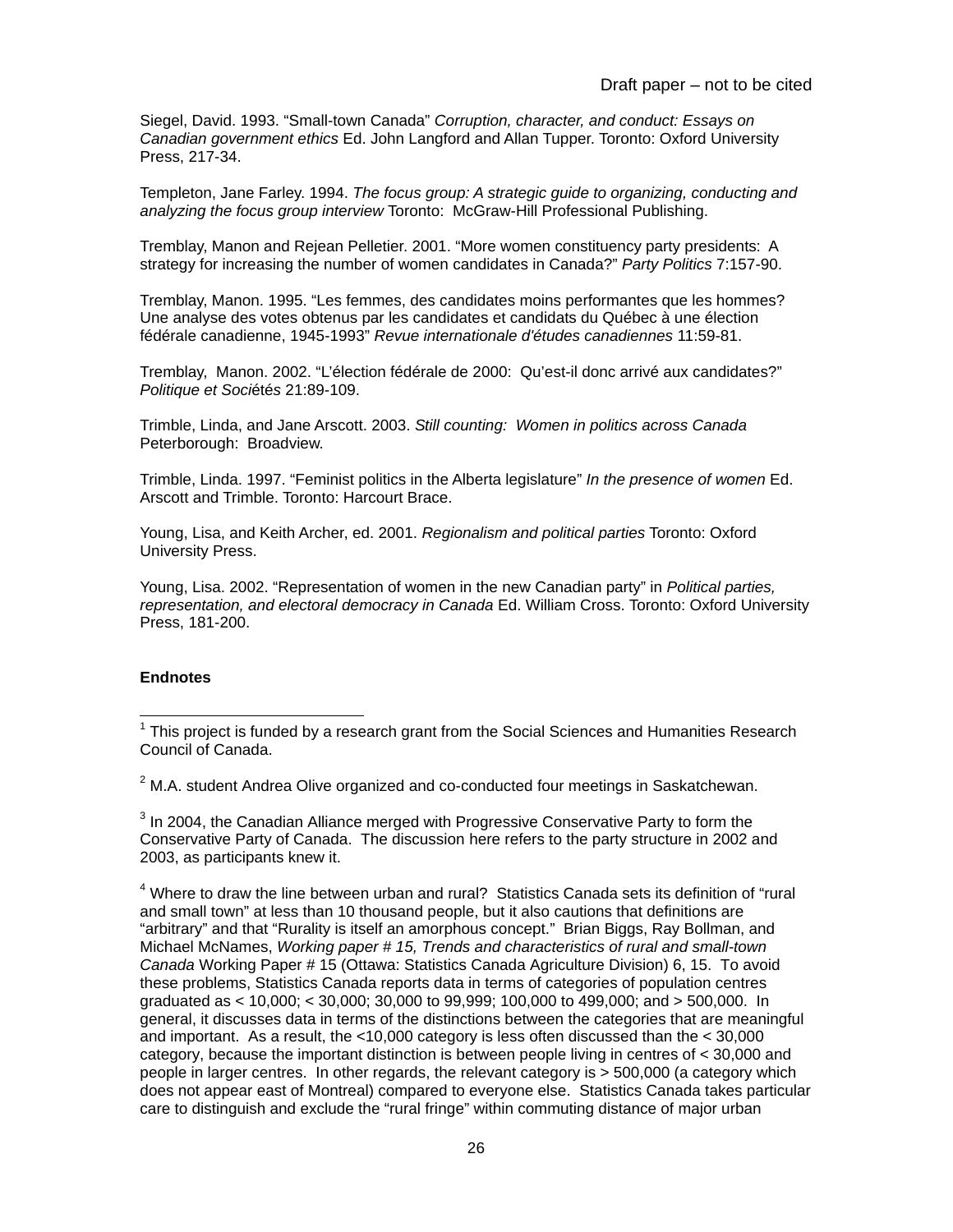centres. See the *Rural and Small Town Canada Analysis Bulletin* Statistics Canada, Catalogue no. 21-006-X1E. The OECD Territorial Development Services distinguishes between "predominantly urban" (< 15% rural),"intermediate" (15 - 50% rural), and "predominantly rural" (> 50% rural). These categories lead to the division of Canada into three main areas: the corridor along United States border, with the main core being the Saint Lawrence Valley; the remote north including the territories and Labrador; and the residual "predominantly rural" regions that includes the fringe above the core urban corridor and all of the Atlantic provinces. The OECD identifies only Vancouver, Toronto, and Montreal as "metropolitan centres" (*Territorial Reviews, Canada* 2002, 36, 48). The economic discussion of rurality in term of industrial structure is taken from Biggs, et al. cited above (4-6, 28-29, 39, 42) and the OECD cited above (47, 58-9). The present paper presents results from field work in communities with < 30,000 people.

 $<sup>5</sup>$  An OECD report praised the Rural Secretariat thus: "horizontal co-ordination ... is the dominant</sup> organizational model in the private sector world wide, and is the goal of most governments. However, rarely is it as institutionalized and raised to such a high priority as it is in Canada, especially as it applies to rural issues. In comparison, the majority of provincial-level policies are very uneven in philosophy and sophistication" (OECD Territorial Reviews, Canada 2002, 178, 180).

 $^6$  The distinction cannot be related to my own personal network of contacts, because I had moved to Halifax from Saskatchewan relatively recently, and I had not carried out field work in Atlantic Canada, or other research about Atlantic Canada before taking on that study.

7 "Student jobs: a monstrous abuse," *Alberta Views* 3:5, 2000, 17-18.

l

 $8$  It is important to note that other interviewees in this study were associated with the Alliance Party. Their comments are not directly relevant to this paper, which focuses on interactions with the Liberal Party of Canada.

<sup>9</sup> Community Futures Development Corporations are responsible for promoting communityeconomic development through rural entrepreneurship. They are nonprofit, civil-society organizations, but their venture capital and staff is provided by Industry Canada through its regional portfolio of Western Economic Diversification. Although many Community Futures Corporations are physically housed in Canada Business Service Centres, their mandate is to become financially self-supporting and eventually assimilate into the local community as volunteer organizations. Since 1995, Community Futures have arranged loans totalling over \$288 million to more than 12,000 business ventures. This is peanuts for Industry Canada. Community Futures is significant because, in these small towns, it is the only representative of the federal government apart from the Post Office.

 $10$  Industry Canada press release. La Loche, Saskatchewan, July 17. http://www.ic.gc.ca/cmb/welcomeic.nsf/0/85256a220056c2a485256d6600643622 ?OpenDocument

11 Industry Canada press release. Meadow Lake, Saskatchewan, April 23, 2004 [http://broadband.gc.ca/pub/media/news/meadow\\_lake042304.html](http://broadband.gc.ca/pub/media/news/meadow_lake042304.html).

12 Lee Kaiser, "Laliberte dumped by party on spending" *Meadow Lake Progress*, May 23, 2004 <http://www.meadowlakeprogress.com/story.php?id=98864>

 $13$  The "sacrificial-lamb" hypothesis proposes that parties are more likely to nominate women as candidates for seats that they do not expect to win. In a quantitative analysis of women's candidacy from 1975 to 1994, Donley Studlar and Richard Matland found some evidence, albeit limited, supporting the sacrificial-lamb hypothesis in the 1970s. However, they found no evidence for this practise after the early 1980s (1996, 291). Neither did Rejean Pelletier and